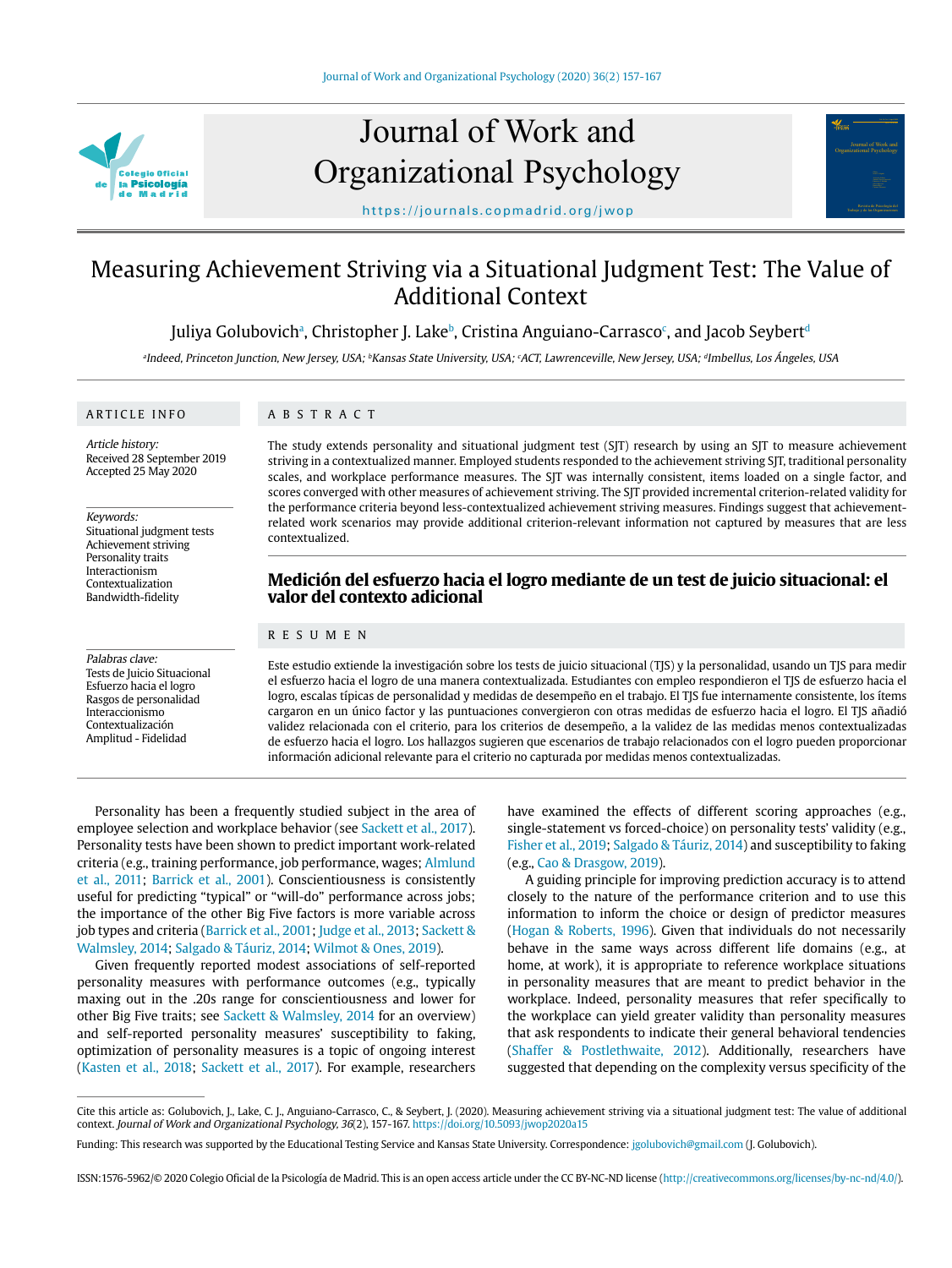criterion, broader or narrower traits may prove more valid predictors. Prediction of relatively specific criteria may be enhanced by using facet-level, rather than broader traits (e.g., [Griffin & Hesketh, 2004;](#page-9-7) [Hough, 1992;](#page-9-8) [Woo et al., 2015](#page-10-4)). With regard to the goal of reducing faking, applying situational judgment tests (SJTs) to the measurement of personality has shown some promise ([Kasten et al., 2018\)](#page-9-3).

In the current paper, we examine the validity of an SJT designed to assess the achievement striving facet of conscientiousness via workplace situations. Achievement striving (typically referred to as "achievement" in this paper for brevity) describes behaviors associated with working toward goals and other positive outcomes. Individuals who are high in this trait can be described as hard working, ambitious, confident, and resourceful ([Drasgow et al.,](#page-9-9)  [2012](#page-9-9)). They may prioritize their work-related objectives over their personal lives ([Neuman & Kickul, 1998](#page-10-5)). Achievement striving is one of the most criterion-valid facets of conscientiousness ([Dudley](#page-9-10)  [et al., 2006\)](#page-9-10). We examine our assessment's criterion-related validity for a set of relatively specific performance criteria that we expect to be influenced by achievement striving, and examine its incremental validity beyond less-contextualized measures of the same trait. This research contributes to the existing literature by (1) investigating the value of using contextualized personality facet measures to predict work performance and (2) evaluating the amenability of the SJT format to the measurement of personality facets. To our knowledge, there are no published studies examining whether achievement striving can be reliably and validly measured with an SJT.

Next, we summarize existing research on the implications of personality measure contextualization and predictor-criterion matching for test validity. We also discuss the traditionally nonconstruct-focused approaches to SJT development and highlight the potential benefits of construct-focused strategies.

#### **Contextualized Measurement of Personality**

Human behavior can be viewed as a function of individuals' traits and psychologically active situational features [\(Funder, 2006](#page-9-11); [Tett](#page-10-6)  [& Burnett, 2003](#page-10-6)). Psychologically active features "trigger particular cognitive and affective processes that ultimately lead to predictable responses in feelings, thoughts, and actions" [\(Zayas et al., 2008,](#page-10-7) p. 378). According to the Cognitive Affective Processing System (CAPS) theory of personality, situations characterized by different psychologically active features can elicit different responses from the same individual [\(Mischel & Shoda, 1995](#page-10-8)). Relatedly, Trait Activation Theory (TAT; [Tett & Burnett, 2003](#page-10-6)) suggests that situations differ in the extent to which they cue the behavioral expression of various traits. Overall, these theories suggest that understanding situations is integral to understanding individuals' behavior.

Applying these ideas to personality measurement, researchers have found that asking people to respond to items that reference a specific context can increase validity (see [Shaffer & Postlethwaite,](#page-10-3)  [2012](#page-10-3)). [Lievens and Sackett \(2017\)](#page-9-12) define contextualization as "the extent to which stimuli are embedded in a detailed and realistic context" (p. 51). Using [Lievens and Sackett's \(2017\)](#page-9-12) framework, personality scale items that ask individuals to describe themselves in general are considered decontextualized since they provide no contextual cues. Items that ask about behavior in certain types of situations, such as "at work," provide a low level of context. Situational judgment tests like the one developed here, have been described as providing a medium level of context because they ask individuals to predict their behavior given a context described in terms like "who," "when," "where," and "why" ([Lievens & Sackett, 2017](#page-9-12)).

Applying low levels of contextualization to otherwise decontextualized broad and narrow personality measures has been shown to improve prediction of criteria (e.g., [Lievens, De](#page-9-12)  [Corte, et al., 2008;](#page-9-12) [Wang & Bowling, 2016](#page-10-9); [Woo et al., 2015\)](#page-10-4). [Lievens, De Corte, et al. \(2008\)](#page-9-12) and [Woo et al. \(2015\)](#page-10-4) showed that contextualizing the achievement facet of conscientiousness this way can result in validity gains when predicting college students' academic performance.

#### **Matching the Bandwidth of Predictors and Criteria**

In addition to measuring personality in a more contextualized fashion, researchers have suggested that validity should be enhanced via appropriate matching of predictors to criteria on bandwidth. When criteria are relatively broad or multidimensional (e.g., overall job performance), predictors should be similarly broad to effectively map the criterion space, but fidelity (accuracy) of measurement is sacrificed ([Hogan & Roberts, 1996\)](#page-9-6). When a criterion is narrower (e.g., specific performance dimension), more homogenous predictors may provide better fidelity. Further, different facets of a trait may show differential relationships with a criterion, and, as a result, the overall trait score will relate more weakly to that criterion than do some of the facet scores ([Hastings](#page-9-13) [& O'Neill, 2009](#page-9-13)). Some meta-analytic findings support the strategy of matching predictors and criteria on bandwidth by showing that facet personality measures can enhance the prediction of narrow criteria ([Dudley et al., 2006](#page-9-10)). However, this issue is still debated as more recent research suggests that facet-level measures may not provide incremental value when their unique variance is isolated from that of the Big Five traits (e.g., [Salgado et al., 2015](#page-10-1)). Researchers have encouraged further investigation of the value of contextualized measures of personality and the conditions under which facet-level scales may outpredict factor-level scales (e.g., [Ashton et al., 2014](#page-9-14); [Lievens, 2017;](#page-9-12) [Shaffer & Postlethwaite, 2012\)](#page-10-3).

#### **Approaches to SJT Development**

When the criteria of interest are relatively narrow, asking respondents to respond to specific work situations (medium level of context), as we do in the current study, may be more informative than having respondents consider how they behave in general (i.e., no context) or how they behave "at work" (i.e., low level of context). SJTs commonly require test takers to indicate the "best," or their preferred ("most likely") ways to respond to hypothetical workrelated situations presented via detailed prompts. As such, SJTs are well-suited for assessing personality in a contextualized manner ([Campion & Ployhart, 2013;](#page-9-15) [Lievens, 2017\)](#page-9-12).

SJTs have traditionally been developed by sampling situations ("critical incidents") from a target job. Job experts (e.g., employees, managers) help generate possible behavioral response options for a given scenario and test takers' responses to the options are scored relative to responses job experts believe to be most (and/or least) appropriate. This development approach contributes to SJTs' criterionrelated validity, ability to provide applicants with a realistic job preview, and consequently, their popularity as selection tools ([Christian et al.,](#page-9-16) [2010](#page-9-16); [Lievens & Sackett, 2012\)](#page-9-12). The expectation that SJTs are also less susceptible to faking than traditional personality measures also adds to their appeal ([Kasten et al., 2018](#page-9-3)). However, the predominantly non-construct-centered approach to SJT development—as the SJT scenarios and behavioral response options generated by job experts generally do not map to specific constructs—does not lend itself to strong construct-related validity [\(Christian et al., 2010](#page-9-16)) or adherence to standards for internal consistency reliability (e.g., [Lievens, Peeters,](#page-9-12) [et al., 2008\)](#page-9-12).<sup>[1](#page-8-0)</sup> Lack of construct clarity is a commonly noted limitation of the SJT methodology (e.g., [Lievens & Motowidlo, 2016](#page-9-12)).

Among other benefits, construct-focused SJTs (relative to SJTs designed as samples of job performance) may have better internal consistency, clearer factor structures, and better generalizability across jobs. They may also prove more amenable to test improvement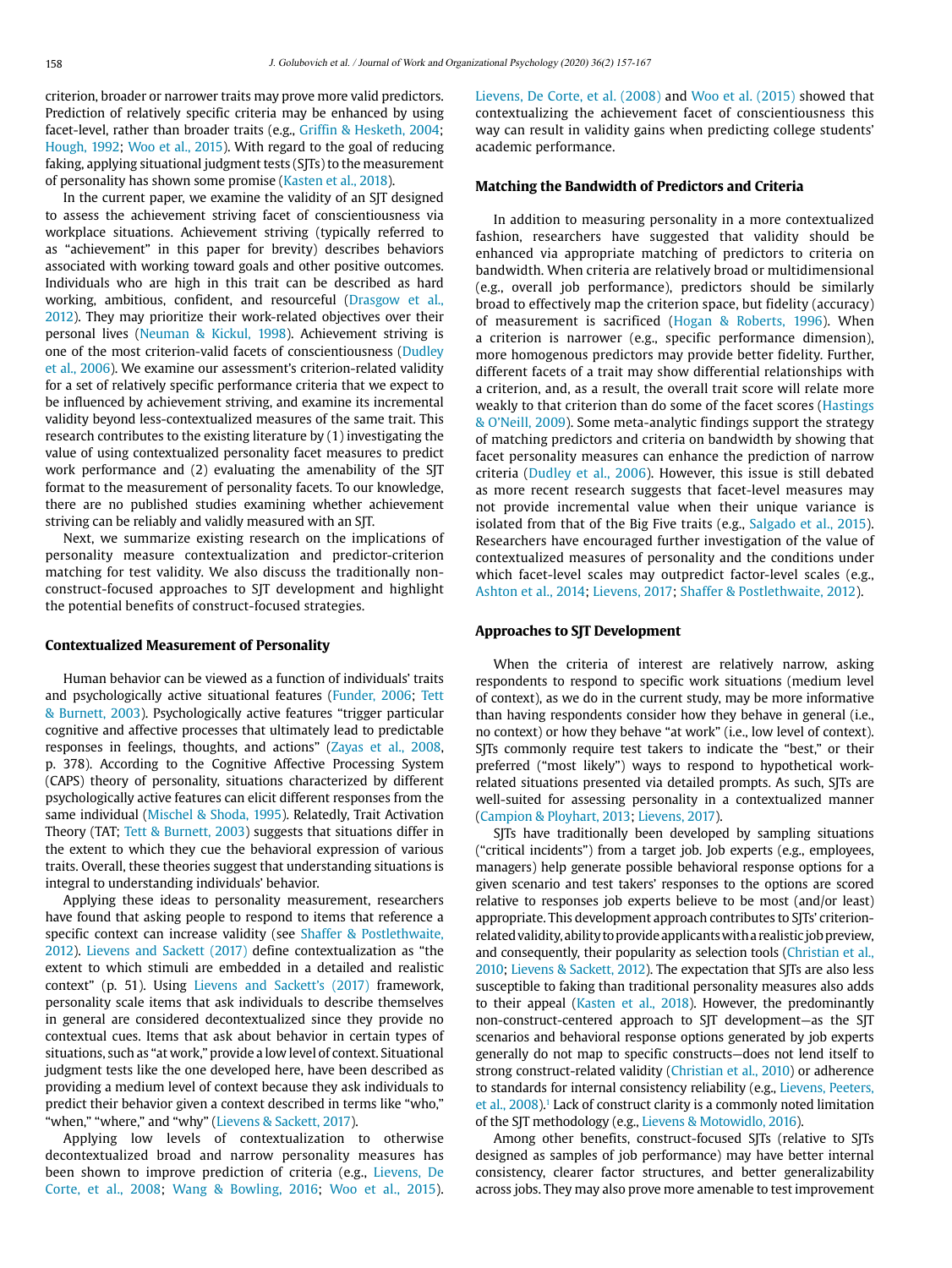through construct refinement, and enable better construction of test batteries where each assessment provides incremental validity in predicting targeted criteria (by assessing additional relevant constructs; e.g., [Beauregard, 2000](#page-9-17); [Gessner & Klimoski, 2006\)](#page-9-18). Researchers have reported initial successes in using SJTs to measure personality traits (e.g., [Arthur, 2017](#page-9-19); [Corstjens & Lievens, 2015;](#page-9-20) [Kasten](#page-9-3)  [& Staufenbiel, 2015;](#page-9-3) [Mussel et al., 2016\)](#page-10-10) and other constructs (e.g., prosociality, emotion management; [Motowidlo et al., 2016;](#page-10-11) [Schlegel &](#page-10-12)  [Mortillaro, 2019\)](#page-10-12). [Arthur \(2017\)](#page-9-19) had test takers rate the effectiveness of SJT options that represented (dis)agreeable or (un)conscientious responses to the associated scenarios. He reported reliabilities of .75 (based on ratings of 15 response options) and .80 (based on ratings of 14 response options) for agreeableness and conscientiousness scores, respectively. The SJT scores correlated with their corresponding single-statement Likert-based measures (.31 for agreeableness, .28 for conscientiousness), and did not correlate with a measure of socially desirable responding. [Kasten and Staufenbiel \(2015\)](#page-9-3) examined the susceptibility to faking of a 13-item conscientiousness SJT that required test takers to rate their level of agreement with response options that represented different levels of trait expression. The SJT was reliable (.76-.83 for the two studies) and although test takers were able to inflate their scores when asked to fake, the faking effect was significantly larger for a single-statement Likert-based measure of conscientiousness. [Corstjens and Lievens \(2015\)](#page-9-20) used the AB5C model to create an SJT measure of agreeableness, conscientiousness, and extraversion, producing scores for positive and negative poles of these traits. Convergent correlations with Likert-based measures ranged from |.17| to |.36|. Conscientiousness scores explained 17% of the variance in students' peer-rated team assignment performance. Agreeableness and extraversion scores explained 1-2% of the variance in performance.

There is limited research into the feasibility of designing SJTs targeting personality facets. [Mussel et al. \(2016\)](#page-10-10) designed SJT items for several personality facets, including self-consciousness, gregariousness, openness to ideas, compliance, and self-discipline. Test takers responded to 22 scenarios per trait, choosing from four response options (two representing a low level of the trait and two representing a high level). Reliabilities for self-consciousness, gregariousness, and openness to ideas were acceptable (.70-.75) but were lower for compliance and self-discipline (.55-.56). Convergent validities with corresponding single-statement Likert-based measures ranged from .41 to .70, and average discriminant validity was -.01 ( $SD = 0.19$ ). Yet, the SJT did not provide incremental validity for students' GPA over the decontextualized Likert-based facet measures. For a review of construct-driven SJTs more generally, please see [Guenole et al. \(2017\).](#page-9-21)

#### **Current Study**

Given the limited research on SJT measures of personality facets, the ability of this methodology to assess facets in a reliable and valid manner needs further investigation. Thus, we aim to extend the recent research on personality SJTs to the achievement striving facet of conscientiousness. Given that the achievement SJT measure in the current study is new, we examine its construct validity and expect that:

H1: Achievement SJT scores will converge (i.e., show strong, positive correlations) with Likert-type measures of achievement and other facets of conscientiousness, and will be discriminant (i.e., show weaker correlations) from Likert-type measures of other personality constructs.

Relatedly, we examine the assessment's factor structure, and check whether a single-factor model will fit the data.

We chose to assess achievement striving because this facet of conscientiousness can be predictive of multiple dimensions of job performance. Job performance is generally considered to include both required and discretionary components. A common distinction made is that between task and citizenship performance (e.g., [Rotundo & Sackett, 2002;](#page-10-13) [Williams & Anderson, 1991](#page-10-2)). Task or "in-role" performance, involves contributing to the organization's production of goods or provision of services, and meeting the formal requirements of one's job [\(Rotundo & Sackett, 2002](#page-10-13)). Citizenship performance involves going above and beyond the minimum work requirements and is often further partitioned into behaviors directed toward the organization and other individuals in the workplace (e.g., [Smith et al., 1983;](#page-10-14) [Williams & Anderson, 1991](#page-10-2)).

Achievement striving has implications for both compulsory and discretionary work behaviors. Given their tendency to work hard and demonstrate their competence, individuals high in this trait are likely to want to quickly learn and master their primary work duties, resulting in relatively high levels of task performance. Because achievement striving also represents the desire to succeed, confidence, and resourcefulness, it should likewise affect individuals' tendency to exceed minimum work requirements and enact discretionary work behaviors. Consistent with earlier research (e.g., [Chiaburu & Carpenter, 2013;](#page-9-16) [Dudley et al., 2006;](#page-9-10) [James, 1998](#page-9-22)), we expect that:

H2: Achievement SJT scores will be positively associated with task performance, citizenship toward the organization, and citizenship toward others.

A key goal of the current research is to evaluate the criterionrelated validity benefits of additional contextualization of achievement striving personality items. Based on research showing that even low contextualization of achievement items by adding the phrase "at school" to items provides incremental validity for performance in that same context over decontextualized measures of achievement [\(Lievens, De Corte et al., 2008;](#page-9-12) [Woo et al., 2015\)](#page-10-4) as well as meta-analytic findings on contextualization of personality items more broadly [\(Shaffer & Postlethwaite, 2012](#page-10-3)), we expect that:

H3: Achievement SJT scores will have incremental validity for predicting task performance, citizenship toward the organization, and citizenship toward others beyond both decontextualized and low-context Likert-type measures of achievement.

By leveraging the SJT method to create a contextualized measure of achievement striving, we extend research on the value of using contextualized personality facet measures to predict work performance and demonstrate the feasibility of developing construct-valid SJTs.

# **Method**

#### **Sample**

**Students.** Employed U.S. college students participated in the study in exchange for partial course credit. The final sample size after cleaning, as described later, was 283. Participants were 67% female, 83% White, and 19.96 years old on average ( $SD = 3.13$ ). Nearly everyone (98%) was employed at the time; the remainder had been employed within the past 18 months. For 82%, their job was/had been part-time (the remainder worked full-time—5%, seasonally—12%, or temporarily—1%). Jobs were most commonly in food preparation and serving (29%), sales (14%), office and administrative support (9%), and community and social services (9%). A few (18%) worked up to 10 hours per week in their jobs, 54% worked 11-20 hours, 16% worked 21-30 hours, 9% worked 31-40 hours, 3% worked 41-50 hours, and 0.4% worked 51-60 hours. Finally, 29% of participants consented to being rated by a supervisor; an additional 4% consented to being rated by a coworker.<sup>[2](#page-8-1)</sup>

**Supervisors and coworkers.** Of the final student sample, 26 were rated by a current/former supervisor and 6 were rated by a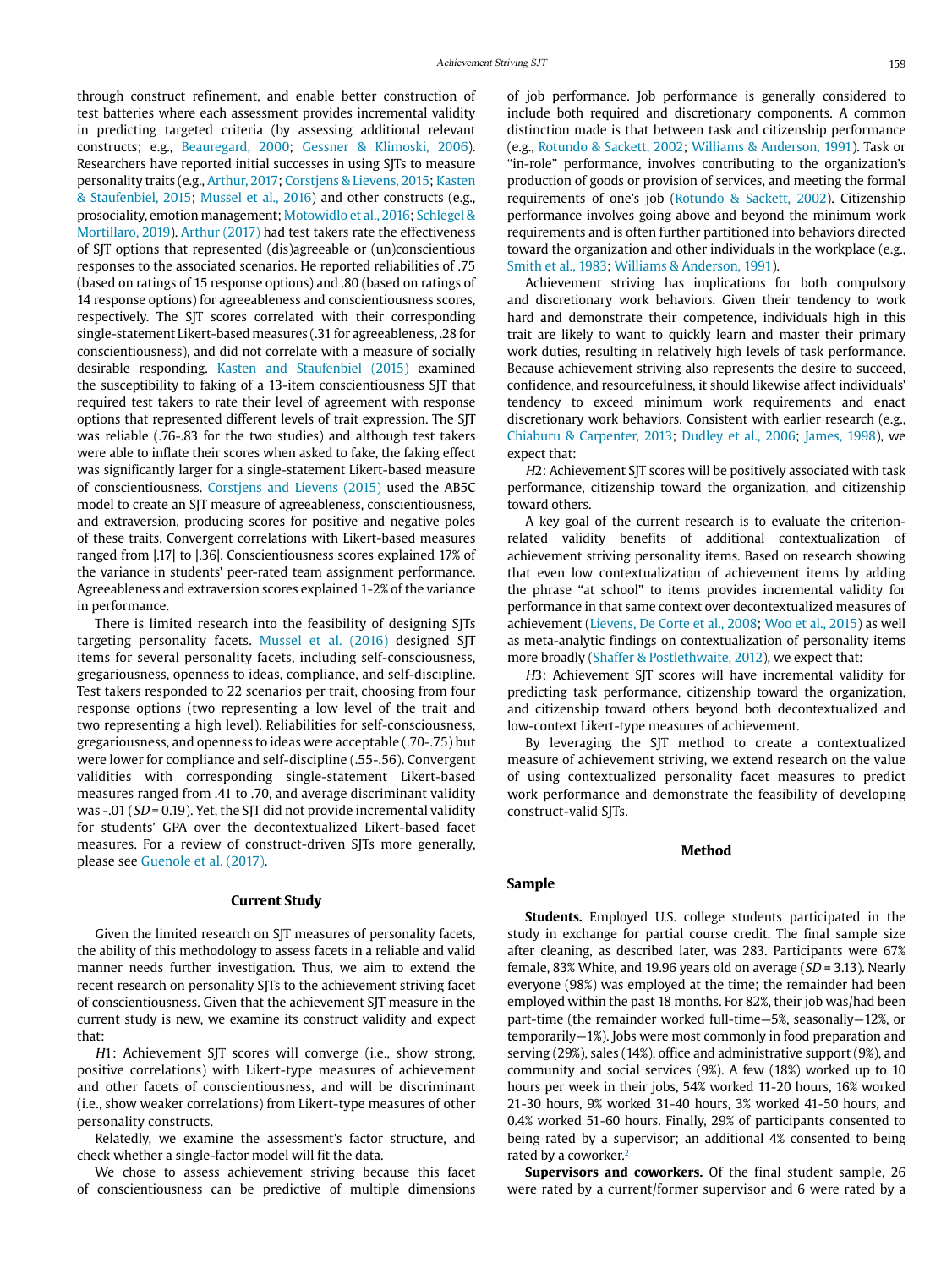current/former coworker. The raters were mostly female (53%) and White (94%), and were 29.23 years old on average ( $SD = 9.89$ ). Of the raters, 88% were working with the rated individual at the time of the survey; the remainder had worked with the ratee within the past year. The majority of the raters (72%) supervised or worked with the ratee between 3 and 18 months; for the remainder, the time span was longer (19%) or shorter (9%). Most had the opportunity to observe a ratee's performance several days a week (66%) or daily (16%). The vast majority were certain (28%) or very certain (63%) about the accuracy of their ratings.

#### **Initial Development of the Achievement SJT**

Following researchers' suggestion that personality SJTs could be developed by writing scenarios that elicit a particular trait and response options that span the trait continuum (e.g., [Lievens &](#page-9-12)  [Motowidlo, 2016\)](#page-9-12), we created a pool of 115 "items" (a scenario and its associated response options) to elicit achievement-related behaviors in the workplace. Researchers with training in psychology were provided with detailed instructions, including a definition of achievement and an existing pool of validated Likert achievement items that spanned the range of the construct. They wrote item stems expected to cue achievement striving (e.g., pursuing a promotion or some form of self-improvement, getting an assignment completed). For each stem they generated five behavioral response options that demonstrated varying levels of achievement striving. Each set of stems and response options was then peer reviewed by one or two researchers and, if needed, edited to enhance construct focus and differentiate response options.

To key the SJT items, we recruited raters on Mechanical Turk (MTurk) from among those over 18 who had at least 95% of their tasks accepted by other requesters. Though it is more common to use individuals with demonstrated expertise in an area for similar rating tasks, this sample was used due to sample size requirements associated with the large number of items that needed to be keyed. The resultant ratings were very similar to ratings obtained from a sample of people with training in I/O psychology[.3](#page-8-2) Instructions oriented raters to the task by providing the same definition of achievement used by the item writers and illustrative behavioral examples associated with different achievement levels. They received a subset of SJT items from the pool of 110 and rated the response options on their construct level using a 7-point Likert scale ranging from 0 (unrelated to achievement) to 6 (extremely high achievement), with a 3 representing somewhat low achievement.

After data cleaning following recommended best practices (e.g., [Meade & Craig, 2012](#page-10-15)) to ensure rating quality, each set of SJT response options associated with an item were rated on achievement by approximately 19 raters per item  $(SD = 2.33)$ . Most of the raters (65%) had an Associate's degree or higher level of education and were employed outside of crowdsourcing sites at the time of the data collection (79%). The mean option ratings became the keyed point values. Response options with poor interrater agreement values (rwg < .50, using a uniform null distribution; LeBreton & Senter, 2008) were not keyed. (See [Table 1](#page-3-0) for a sample SJT item with point values). Five of the 115 items were dropped after this step because they had only two keyed options or the set of options did not appear to vary on achievement.

Next, we conducted an initial study of the SJT item pool with MTurk workers to examine individual items' correlations with measures of achievement (a traditional Likert-type measure), counterproductive work behavior, and organizational citizenship behavior.<sup>4</sup> Participants completed a random set of 15 SJT items along with the measures described next. After data cleaning an average of 173 participants ( $SD = 7.04$ ) completed each item in the 110-item pool. Based on these data, we selected 12 SJT items that showed the strongest correlations with the achievement and criterion measures, as well as the highest internal consistency when examining likelihood ratings of response options for a given SJT item.

#### **Student Worker Measures**

**Achievement SJT.** Participants completed the 12-item achievement SJT form ( $\alpha$  = .84, calculated at the level of the 12 scored items), rating each response option using a six-point Likert scale ranging from 0 (extremely unlikely [to respond this way]) to 5 (extremely likely [to respond this way]). Likelihood judgments are considered more appropriate than effectiveness judgments when measuring personality and collecting responses to each option rather than asking for a single response per item helped maximize the amount of personality-relevant data gathered [\(Campion & Ployhart,](#page-9-15) [2013](#page-9-15)). These likelihood ratings were multiplied by the corresponding keyed achievement levels; likelihood ratings for low achievement response options (keyed at 3.0 or lower) were reverse-scored first so that higher values of the products would correspond to higher likelihood of high achievement-oriented behaviors.<sup>5</sup> Products were summed to calculate item scores for each participant. Item scores were averaged to calculate a total achievement SJT score.

**Generic and workplace achievement striving.** The generic (i.e., decontextualized) achievement striving scale consisted of 11 items (e.g., "Do more than what is expected of me";  $\alpha$  = .80) from [Goldberg](#page-9-24) [et al. \(2006\)](#page-9-24). [6](#page-9-25) The workplace (low context) version of the achievement striving scale adapted the same 11 items to the workplace (e.g., "Do more than what is expected of me at my job";  $\alpha$  = .85). Participants responded to both measures using a five-point Likert scale ranging from 1 (strongly disagree) to 5 (strongly agree). Item ratings were averaged to calculate scale scores for generic achievement striving and workplace achievement striving.

**Personality.** Big Five personality traits were measured using a 60 item scale from [Soto and John \(2017\)](#page-10-16). Participants responded to the items using a five-point Likert scale ranging from 1 (strongly disagree) to 5 (strongly agree). The scale yields scores for conscientiousness (e.g., "Is dependable, steady";  $\alpha$  = .87), extraversion (e.g., "Is full of energy";  $\alpha$  = .85), agreeableness (e.g., "Is helpful and unselfish with others";  $\alpha$  = .79), neuroticism (e.g., "Often feels sad";  $\alpha$  = .89), and openness (e.g., "Is complex, a deep thinker";  $\alpha$  = .84). The scale also yields scores for 15 personality facets, including sociability, assertiveness, energy

#### <span id="page-3-0"></span>**Table 1.** Sample Achievement SJT Item

| Rafi needs to finish a report for the company's senior leaders. However, he does not have the knowledge to write one of the sections. There are materials available that he could<br>learn from but the report is due in two days. If you were Rafi, what would you do to finish the report?<br>Please rate each option on how likely you would be to respond that way. |                                                                                                                                               |      |  |  |  |  |
|-------------------------------------------------------------------------------------------------------------------------------------------------------------------------------------------------------------------------------------------------------------------------------------------------------------------------------------------------------------------------|-----------------------------------------------------------------------------------------------------------------------------------------------|------|--|--|--|--|
| a.                                                                                                                                                                                                                                                                                                                                                                      | Exclude the section you do not know how to write; work on it after you submit the report to have it ready if the senior leaders ask about it. | 2.00 |  |  |  |  |
|                                                                                                                                                                                                                                                                                                                                                                         | b. Ask senior leaders to extend your report deadline to have enough time to finish the difficult section.                                     | 2.73 |  |  |  |  |
|                                                                                                                                                                                                                                                                                                                                                                         | Exclude the section you do not know how to write; chances are nobody will notice that it is missing.                                          | 1.00 |  |  |  |  |
| d.                                                                                                                                                                                                                                                                                                                                                                      | Put aside some of your less important work, review your available sources, and write the difficult report section.                            | 4.87 |  |  |  |  |
| e.                                                                                                                                                                                                                                                                                                                                                                      | Cut back on your personal life and sleep over the next two days and do your best to include the difficult section in your report.             | 5.47 |  |  |  |  |

Note. Test takers respond using a Likert response scale ranging from extremely unlikely (0) to extremely likely (5).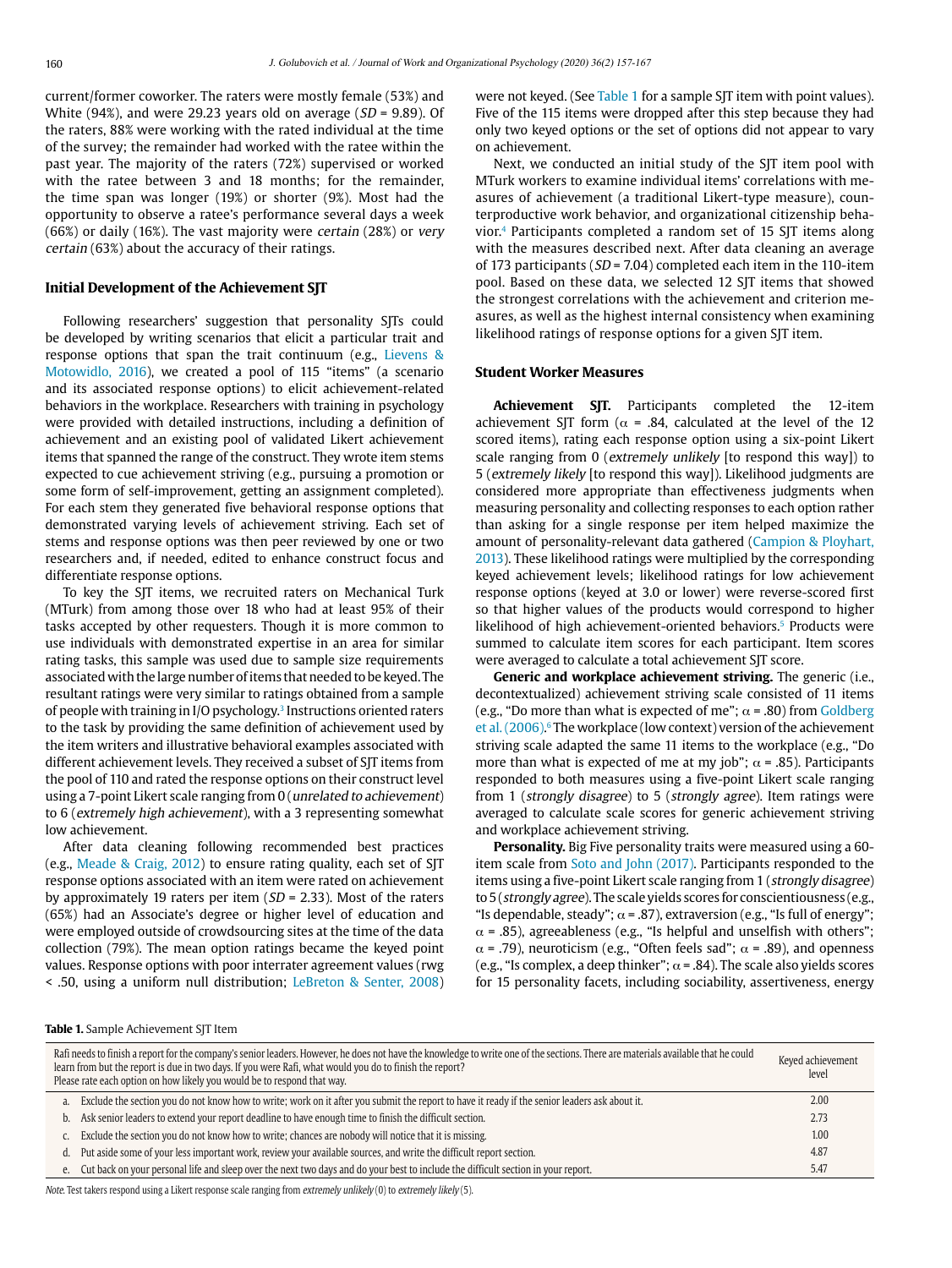#### <span id="page-4-0"></span>**Table 2.** Sequential Data Cleaning Steps

| Data exclusion criterion                                                                                                                                                                                                                   | Number of<br>participants excluded | Rationale for exclusion                                                                                                                                                                                                                                                                                                                                                                                                                                                                                                                                                                                                                                                                                                                                                                                 |
|--------------------------------------------------------------------------------------------------------------------------------------------------------------------------------------------------------------------------------------------|------------------------------------|---------------------------------------------------------------------------------------------------------------------------------------------------------------------------------------------------------------------------------------------------------------------------------------------------------------------------------------------------------------------------------------------------------------------------------------------------------------------------------------------------------------------------------------------------------------------------------------------------------------------------------------------------------------------------------------------------------------------------------------------------------------------------------------------------------|
| 1. Answered more than one of the three<br>attention check items incorrectly                                                                                                                                                                | 49                                 | Researchers (e.g., Meade & Craig, 2012) recommend using instructed response items to identify inattentive respondents.<br>We allowed participants one incorrect response to account for potential miss-clicks. Others have reported proportions of<br>inattentive respondents similar to ours (e.g., Ran et al., 2015).                                                                                                                                                                                                                                                                                                                                                                                                                                                                                 |
| 2. Spent less than five minutes on the SJT<br>measure                                                                                                                                                                                      | 10                                 | It is beneficial to pair special item-based screening (e.g., instructed response items) with post hoc data screening<br>approaches like response time (e.g., Meade & Craig, 2012). Based on the number of words in the SJT and the average<br>reading speed of 200 words/minute, the SJT items should have taken the average reader 10.6 minutes to read (not taking<br>ratings into account). Five minutes was chosen as a conservative cut-off for identifying inattentive respondents.                                                                                                                                                                                                                                                                                                               |
| 3. Spent less than 15 seconds per item on more<br>than one SJT item while also either failing<br>the attention check embedded within the<br>SIT or rating more than one SIT item with no<br>variability across its set of response options |                                    | To identify respondents who perhaps began answering the SJT items attentively but subsequently had their attention<br>decline, we implemented specific item time-based screening. Based on SJT item lengths and average reading speed, each<br>item should have required the average reader 40.2-67.2 seconds to just read. Fifteen seconds per item was chosen as a<br>conservative cut-off for identifying inattentive respondents for a given item. We allowed participants one short SJT item<br>response time. In order to guard against screening out speedy readers who may have been responding attentively, we<br>screened out individuals with short item response times only if they also failed the attention check within the item set or<br>rated multiple SJT items with no variability. |
| 4. Represented multivariate outliers based on a<br>calculation of Mahalanobis distance performed<br>on the item-level variables                                                                                                            | $\mathbf{3}$                       | Mahalanobis distance (Mahalanobis, 1936), which considers response patterns across a series of items and flags<br>individuals furthest from the average response vector, is a recommended method for identifying inattentive respondents<br>(Meade & Craig, 2012). A probability level of $p < .001$ was used to identify multivariate outliers.                                                                                                                                                                                                                                                                                                                                                                                                                                                        |

level, compassion, respectfulness, trust, organization, productiveness, responsibility, anxiety, depression, emotional volatility, intellectual curiosity, aesthetic sensitivity, and creative imagination. Alpha values ranged from .52 to .83 with a median alpha of .73. Relatively low Cronbach's alpha coefficients, similar to those observed here, have been noted by other researchers [\(Rammstedt et al., 2018](#page-10-17); [Soto](#page-10-16)  [& John, 2017](#page-10-16)); these coefficients may underestimate the measures' reliability [\(Rammstedt & Beierlein, 2014\)](#page-10-17). Item ratings were averaged to calculate scale scores for the broad and narrow traits.

**Self-reported task performance.** Task performance was measured using four items from [Williams and Anderson \(1991](#page-10-2);  $\alpha$  = .89). A sample item is "Adequately completed your assigned duties." Participants responded to the items using a five-point Likert scale ranging from 1 (never) to 5 (very often). Item ratings were averaged to calculate a self-reported task performance scale score.

**Self-reported organizational citizenship.** Organization-directed citizenship (OCBO) and individual-directed citizenship (OCBI) were each measured using 5 items from [Podsakoff et al. \(1990;](#page-10-18)  $\alpha$  = .54 for OCBO;  $\alpha$  = .79 for OCBI). Sample items were "Took extra breaks" (reversed; OCBO) and "Helped others who had been absent from work" (OCBI). Participants responded to the items using a five-point Likert scale ranging from 1 (never) to 5 (very often). After reversing the items as appropriate, item ratings were averaged to calculate OCBO and OCBI scale scores.

**Background and employment information.** Participants answered additional questions about their demographic background and employment.

**Attention checks.** Three selected response items were interspersed throughout the other measures to identify inattentive respondents. All items instructed participants to choose a certain response (e.g., "For quality assurance purposes, please select rarely for this item").

#### **Supervisor/Coworker Measures**

**Job performance.** Supervisors and coworkers rated participants in this study along the same dimensions of job performance (using the same items but adjusting for other-ratings) as were used for participants' self-ratings: task performance (4 items;  $\alpha$  = .91), OCBO (5 items;  $\alpha$  = .71), and OCBI (5 items;  $\alpha$  = .86). Item ratings were averaged to calculate scale scores.

In addition to responding to the same performance measures as the student participants, supervisors and coworkers completed two items rating participants' overall performance and promotability. Overall performance ("After considering everything you know about this employee, how would you rate his or her overall performance?") was rated using a five-point Likert scale ranging from 1 (unsatisfactory) to 5 (outstanding). Promotability ("This employee would be worthy of a promotion") was rated using a six-point Likert scale ranging from 1 (strongly disagree) to 6 (strongly agree). As these two items correlated at  $r = .80$ , we converted the ratings into z-scores and averaged them into a single score for overall performance and promotability (2 items;  $\alpha$  = .87).

**Background information.** Supervisors and coworkers answered additional questions about their demographic background, nature and length of work relationship with ratee, and frequency of observation. Additionally, they rated their level of certainty regarding the ratings they provided on a 6-point Likert scale ranging from 1 (very uncertain) to 6 (very certain).

#### **Procedure**

Student workers completed the measures via an online survey. They were incentivized (\$25 gift cards awarded by lottery) to volunteer contact information for a supervisor or coworker who had observed them at work. They previewed the questions others would answer to help them decide whether to volunteer someone's contact information. Supervisors/coworkers were invited to the study via email. They completed the online study measures after an initial screening to verify that they knew and had worked with the individuals they would rate.

#### **Results**

#### **Data Cleaning**

A total of 349 students participated in the study and completed the entire survey. Of these, 283 were retained for analyses. [Table](#page-4-0)  [2](#page-4-0) summarizes the data cleaning steps to remove 66 apparently inattentive participants. Relative to the included participants, the excluded participants evidenced lower: (a) time responding to the achievement SJT,  $t(294.52) = -3.01$ ,  $p < .01$ ; (b) achievement SJT scores,  $t(347) = -13.97$ ,  $p < .001$ ; (c) generic achievement striving scores,  $t(81.86) = -6.74$ ,  $p < .001$ ; (d) workplace achievement striving scores,  $t(85.09) = -7.75$ ,  $p < .001$ ; (e) self-rated task performance,  $t(72.31) = -7.67$ ,  $p < .001$ ; (f) self-rated OCBO,  $t(75.71) = -7.93$ ,  $p <$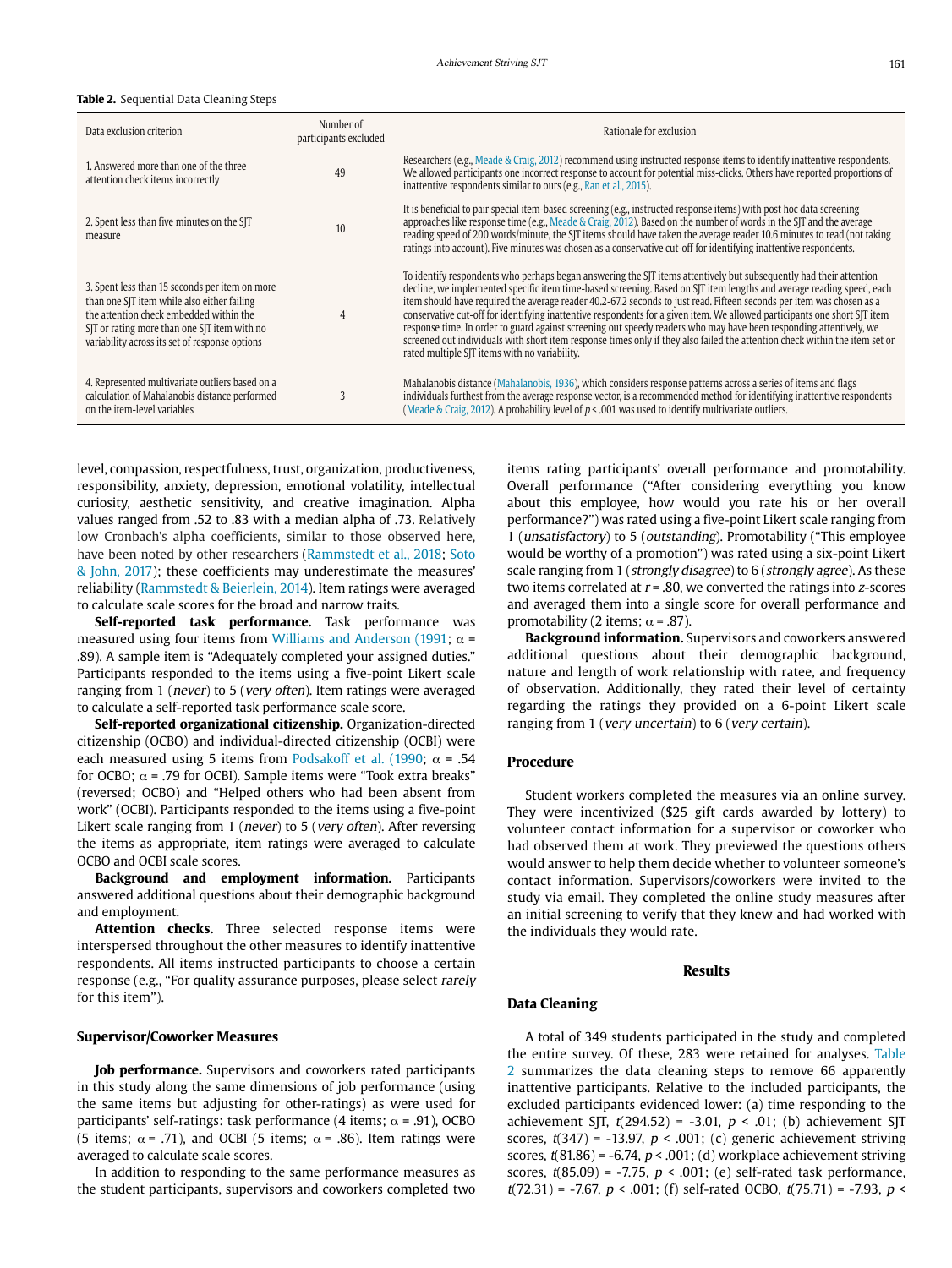.001, and (g) self-rated OCBI,  $t(347) = -3.50$ ,  $p < .001$ . Finally, a smaller percentage of excluded than included participants agreed to be rated,  $\chi^2(1, N = 349) = 10.16$ ,  $p < .001$ . Overall, removing inattentive respondents somewhat restricted the ranges of key measures, which can attenuate effect sizes. However, including these respondents in our analyses did not appear to substantively change the study's findings.

#### **Sampling Procedure Analyses**

We compared the 95 participants who chose to provide contact information for a supervisor or coworker to the 188 who did not. Those who were willing to be rated self-reported higher levels of OCBO,  $t(221.94) = 2.12$ ,  $p < .05$ . Scores on other measures did not differ significantly across the two subsamples. These results suggest that participants who perceived themselves as engaging in fewer citizenship behaviors toward the organization may have been reluctant to be rated and self-selected out from the second part of the study. Consequently, we may expect some restriction of range in the job performance ratings provided by supervisors and coworkers as compared to ranges that may have been observed if all study participants were rated.

#### **Descriptive Statistics**

Means, standard deviations, and correlations for the study variables are shown in [Table 3](#page-5-0). Lending convergent validity evidence to the achievement SJT, these scores were significantly correlated with generic achievement striving ( $r = .37$ ,  $p < .001$ ) and workplace achievement striving ( $r = .43$ ,  $p < .001$ ). Achievement SJT scores were also significantly correlated with dichotomized self-rated task performance ( $r = .34$ ,  $p < .001$ ), self-rated OCBO ( $r = .43$ ,  $p < .001$ ), and self-rated OCBI ( $r = .33$ ,  $p < .001$ ). A moderate correlation of achievement SJT scores with other-rated task performance ( $r = .33$ ,  $p = .06$ ) was also observed. Self-ratings of OCBO were significantly correlated with other-ratings of OCBO ( $r = .46$ ,  $p < .01$ ). Operational validities for the achievement SJT were estimated by correcting for criterion unreliability and indirect range restriction in achievement SJT scores.<sup>7</sup> The resulting validities were: .38 for dichotomized selfrated task performance, .61 for self-rated OCBO, .39 for self-rated OCBI, .37 for other-rated task performance, .21 for other-rated OCBO, and .33 for other-rated OCBI.

The convergence of these self- and other-ratings helps lend credibility to the self-reported performance data. Importantly, the small sample size for other-ratings ( $N = 32$ ) meant low power for discerning statistically significant relations. Further, as we mentioned

#### <span id="page-5-0"></span>**Table 3.** Descriptives and Intercorrelations for Study Variables

|                                                                                                                 |                | M SD                                                                                                                                                                                                                                      | -1 | 2 | 3 4 5 |  | 6 | 7 | 8 |  |  | 9 10 11 12 13 14 15 16 17 18 19 20 21 22 23 24 25 26 27 28 29 30 31 32 33 |  |  |  |  |  |  |  |  |  |  |
|-----------------------------------------------------------------------------------------------------------------|----------------|-------------------------------------------------------------------------------------------------------------------------------------------------------------------------------------------------------------------------------------------|----|---|-------|--|---|---|---|--|--|---------------------------------------------------------------------------|--|--|--|--|--|--|--|--|--|--|
| 1. SIT                                                                                                          | 12.08 1.33 .84 |                                                                                                                                                                                                                                           |    |   |       |  |   |   |   |  |  |                                                                           |  |  |  |  |  |  |  |  |  |  |
| 2. GASS                                                                                                         |                | 4.19 0.47 .37* .80                                                                                                                                                                                                                        |    |   |       |  |   |   |   |  |  |                                                                           |  |  |  |  |  |  |  |  |  |  |
| 3. WASS                                                                                                         |                | 4.19 0.53 .43* .72* .85                                                                                                                                                                                                                   |    |   |       |  |   |   |   |  |  |                                                                           |  |  |  |  |  |  |  |  |  |  |
| 4. Organization 3.96 0.85 .19 *.48 *.40 *.83                                                                    |                |                                                                                                                                                                                                                                           |    |   |       |  |   |   |   |  |  |                                                                           |  |  |  |  |  |  |  |  |  |  |
| 5. Productive                                                                                                   |                | 3.82 0.70 .36* .60* .52* .63* .71                                                                                                                                                                                                         |    |   |       |  |   |   |   |  |  |                                                                           |  |  |  |  |  |  |  |  |  |  |
|                                                                                                                 |                |                                                                                                                                                                                                                                           |    |   |       |  |   |   |   |  |  |                                                                           |  |  |  |  |  |  |  |  |  |  |
| 7. Sociability                                                                                                  |                | 83. 04. 64. 02. 04. 02. 04. 03. 0.94. 07. 04.                                                                                                                                                                                             |    |   |       |  |   |   |   |  |  |                                                                           |  |  |  |  |  |  |  |  |  |  |
| 80. 48* 20* 20* 20* 20* 20* 48* 80. 44* 21* 21* 21* 20* 20* 8. Assertiveness 3.43 0.88                          |                |                                                                                                                                                                                                                                           |    |   |       |  |   |   |   |  |  |                                                                           |  |  |  |  |  |  |  |  |  |  |
| 9. Energy level 3.85 0.66 .29* .47* .45* .20* .43* .24* .52* .37* .64                                           |                |                                                                                                                                                                                                                                           |    |   |       |  |   |   |   |  |  |                                                                           |  |  |  |  |  |  |  |  |  |  |
| 10. Compassion 4.00 0.65 .22* .10 .16* .14* .12* .25* .09 .06 .27* .52                                          |                |                                                                                                                                                                                                                                           |    |   |       |  |   |   |   |  |  |                                                                           |  |  |  |  |  |  |  |  |  |  |
| 11. Respectful                                                                                                  |                | 4.19 0.60 .44 * 0.2 .10 .10 .21 * 0.44 .19 0.60 .14 * 0.2 .46 .20 * 0.44 .19 0.60 0.44                                                                                                                                                    |    |   |       |  |   |   |   |  |  |                                                                           |  |  |  |  |  |  |  |  |  |  |
| 12. Trust                                                                                                       |                | 65. *52. *50. *29. 29. 05. *20. *22. *16. 08. *20. 10. 10. 10. 52.                                                                                                                                                                        |    |   |       |  |   |   |   |  |  |                                                                           |  |  |  |  |  |  |  |  |  |  |
| 13. Anxiety                                                                                                     |                | $3.28$ $0.87-0.03$ $-15^*$ $-20^*$ $-13^*$ $-27^*$ $-21^*$ $-21^*$ $-25^*$ $-25^*$ $-0.03$ $-26^*$ $-28^*$ $-75$                                                                                                                          |    |   |       |  |   |   |   |  |  |                                                                           |  |  |  |  |  |  |  |  |  |  |
| 14. Depression                                                                                                  |                | $2.42$ $0.89$ - $20^*$ - $38^*$ - $34^*$ - $23^*$ - $41^*$ - $34^*$ - $36^*$ - $33^*$ - $52^*$ - $18^*$ - $31^*$ - $36^*$ . $57^*$ .80                                                                                                    |    |   |       |  |   |   |   |  |  |                                                                           |  |  |  |  |  |  |  |  |  |  |
| 15. Volatility                                                                                                  |                | $2.49$ $0.90-13$ $-30$ $-30$ $-26$ $-39$ $-39$ $-36$ $-12$ $-23$ $-24$ $-10$ $-39$ $-32$ $-32$ $-63$ $-59$ $-81$                                                                                                                          |    |   |       |  |   |   |   |  |  |                                                                           |  |  |  |  |  |  |  |  |  |  |
| 16. Curiosity                                                                                                   |                | 59. <sup>4</sup> - 12. - 08. - 04. <sup>2</sup> - 13. 08. <sup>4</sup> - 14. 10. <sup>42</sup> . 03. - 10. 08. 04. <sup>2</sup> - 18. <sup>2</sup> - 17. 23. 0.63. 3.98                                                                   |    |   |       |  |   |   |   |  |  |                                                                           |  |  |  |  |  |  |  |  |  |  |
| 17. Sensitivity                                                                                                 |                | 99. *51. 04. 11. 01. *10. *10. *10. 12. *10. 07. -11. -07. 11. -10. 10. -10. 0. -10. 0. -10. 10. 3.6                                                                                                                                      |    |   |       |  |   |   |   |  |  |                                                                           |  |  |  |  |  |  |  |  |  |  |
| 73. 48* 50* 50* 14* 50* 14* 10. 12 -.09 -.15* 14* 25* 15* 15* 15* 15* 17* 15* 17* 18* 18* 18* 18* 18* 18* 18* 1 |                |                                                                                                                                                                                                                                           |    |   |       |  |   |   |   |  |  |                                                                           |  |  |  |  |  |  |  |  |  |  |
| 19. C                                                                                                           |                | 87. 09. 13* 0.1. 09. 10* 17* -23* -37* -37* 20* 33* 09. 13* 09. 13* 38* 88* 58. 20* 15. 15* 0.0. 31* 3.86                                                                                                                                 |    |   |       |  |   |   |   |  |  |                                                                           |  |  |  |  |  |  |  |  |  |  |
| 20.E                                                                                                            |                | 85. *29. *29. *20. *12. *24. *29. -29. -10. .00. 10. *29. *39. *10. *39. *10. *39. *35. *34. *38. *35. 0.66. *31.                                                                                                                         |    |   |       |  |   |   |   |  |  |                                                                           |  |  |  |  |  |  |  |  |  |  |
| 21.A                                                                                                            |                | 97. 10. 28*. 14*. 18*. 14*. 28*. 14*. 25*. 24*. 28*. 17*. 28*. 28. 07. 07. 26*. 26*. 17*. 25*. 16*. 18*. 15*. 25*. 25*.                                                                                                                   |    |   |       |  |   |   |   |  |  |                                                                           |  |  |  |  |  |  |  |  |  |  |
| 22. N                                                                                                           |                | $2.73$ $0.76$ - $14^*$ - $32^*$ - $33^*$ - $24^*$ - $42^*$ - $35^*$ - $27^*$ - $32^*$ - $39^*$ - $12^*$ - $37^*$ - $38^*$ $35^*$ $35^*$ $35^*$ $37^*$ - $09$ $06$ - $15^*$ - $39^*$ - $40^*$ - $35^*$ $389^*$                             |    |   |       |  |   |   |   |  |  |                                                                           |  |  |  |  |  |  |  |  |  |  |
| 23.0                                                                                                            |                | 84. 06. *10. 10. 10. *79. *86. *79. 07. - 03. - 14. *13. *13. *13. 11. *14. 01. -07. 02. -08. *13. *15. *15. 25. 3.83.                                                                                                                    |    |   |       |  |   |   |   |  |  |                                                                           |  |  |  |  |  |  |  |  |  |  |
| 24. SR task                                                                                                     |                | 0.8 0.4 1.5* 23* 1.3* 1.3* 1.6* 0.0 0.0 1.5 1.5* 1.6* 1.5* 2.2* 1.3* 2.2* 1.8* 1.6* 1.6* 1.5* 1.5* 1.6* 3.4* 1.6* 0.71 0.45. 1.89                                                                                                         |    |   |       |  |   |   |   |  |  |                                                                           |  |  |  |  |  |  |  |  |  |  |
| 25. SR OCBO                                                                                                     |                | 54. <sup>*</sup> 11. 04. <sup>*</sup> 15. <sup>*</sup> 24. <sup>*24</sup> . <sup>*</sup> 42. <sup>*</sup> 42. 03. - 03. - 14. <sup>*</sup> 20. - 16. -16. -16. *22. *10. <sup>+</sup> 20. *20. *20. *30. *30. *40. *30. *40. *43. *43. 15 |    |   |       |  |   |   |   |  |  |                                                                           |  |  |  |  |  |  |  |  |  |  |
| 26. SR OCBI                                                                                                     |                | 79. 25* 15*. 15* 15*. 15* 18*. 22* 25*. 10. 10. 15*. 11- 11-. 11- 11. 12. 12. 21*. 27*. 27*. 17*. 15* 17*. 17* 25* 18*. 15*. 25*. 27*. 41*. 16*. 25*. 27*. 15*. 27*. 27*. 17*. 27*. 27*. 17*. 27*. 27*. 27*. 27*. 27*. 27*. 27            |    |   |       |  |   |   |   |  |  |                                                                           |  |  |  |  |  |  |  |  |  |  |
| 27. OR task                                                                                                     |                |                                                                                                                                                                                                                                           |    |   |       |  |   |   |   |  |  |                                                                           |  |  |  |  |  |  |  |  |  |  |
| 28. OR OCBO                                                                                                     |                |                                                                                                                                                                                                                                           |    |   |       |  |   |   |   |  |  |                                                                           |  |  |  |  |  |  |  |  |  |  |
| <b>29. OR OCBI</b>                                                                                              |                |                                                                                                                                                                                                                                           |    |   |       |  |   |   |   |  |  |                                                                           |  |  |  |  |  |  |  |  |  |  |
| 30. OR overall                                                                                                  |                | 87. 57°, 60°, 707. 70. 703. 92. -24. 38°, 74. 18. 24. 25. 15. 28. -25. 19. 10. 15. 10. 15. 16. 16. 26 16. 27. 28. 17. 28. 29. 000.                                                                                                        |    |   |       |  |   |   |   |  |  |                                                                           |  |  |  |  |  |  |  |  |  |  |
| 31. Job tenure                                                                                                  |                |                                                                                                                                                                                                                                           |    |   |       |  |   |   |   |  |  |                                                                           |  |  |  |  |  |  |  |  |  |  |
| 32. Gender                                                                                                      |                |                                                                                                                                                                                                                                           |    |   |       |  |   |   |   |  |  |                                                                           |  |  |  |  |  |  |  |  |  |  |
| 33. Age                                                                                                         |                |                                                                                                                                                                                                                                           |    |   |       |  |   |   |   |  |  |                                                                           |  |  |  |  |  |  |  |  |  |  |

Note. Ns = 31-33 for other-rated performance variables; Ns = 281-283 for remaining variables; GASS = generic achievement striving; WASS = workplace achievement striving; C = conscientiousness; E = extraversion; A = agreeableness; N = neuroticism; O = openness; SR = self-rated; OR = other-rated; OCBO = citizenship toward the organization; OCBI = citizenship toward other individuals; SR task performance was dichotomized; OR overall combines an overall performance and a promotability rating; Gender is coded 0 = female, 1 = male. Job tenure is in months; Diagonal values indicate scale reliabilities.  $*p$  < .05 or better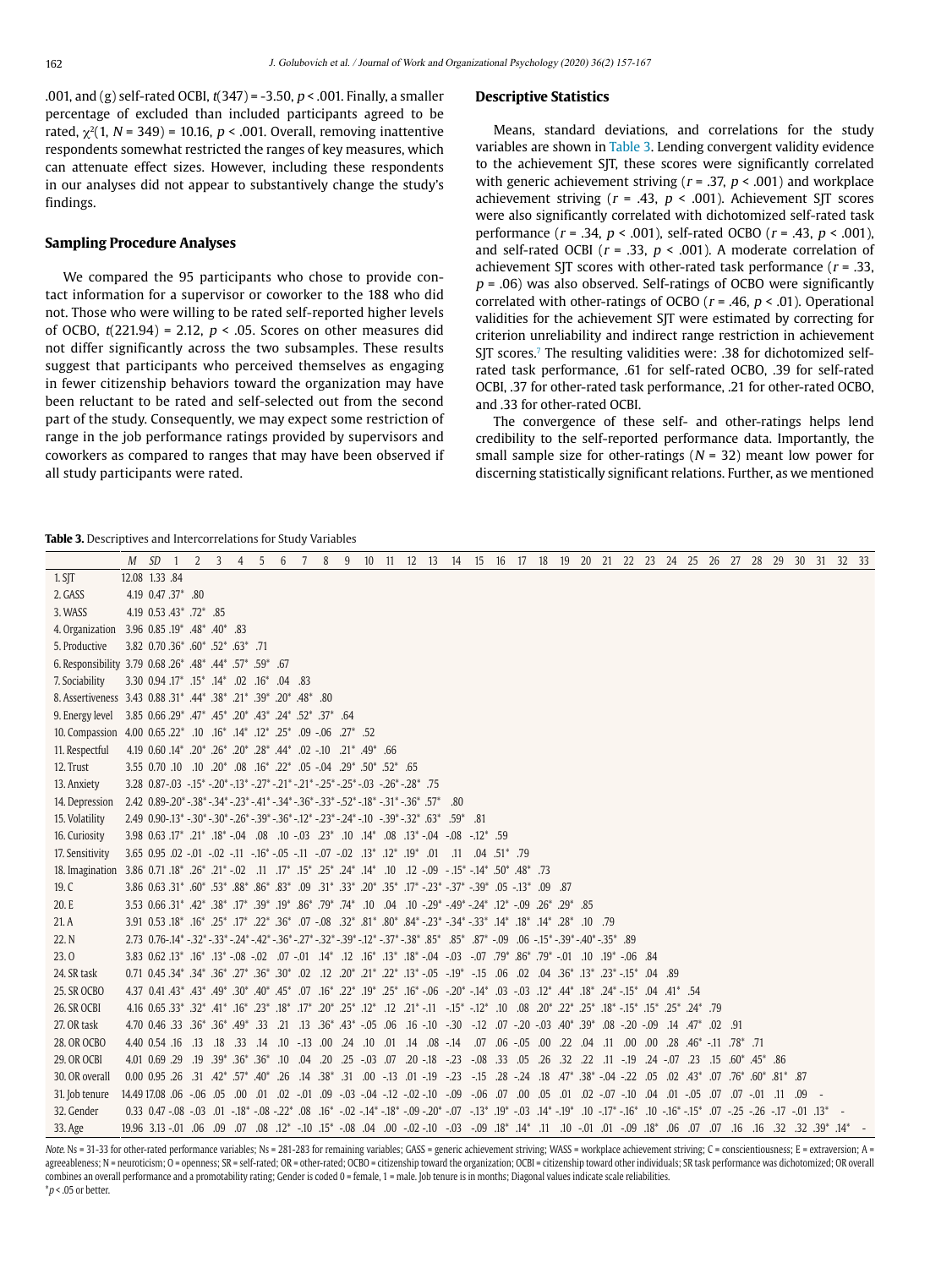earlier, other-ratings may have some restriction of range. Therefore, the correlations involving other-reported performance variables generally may be under-estimated.

We should also note that relative to women, men rated their OCBO ( $r = -0.15$ ,  $p < 0.05$ ) and task performance ( $r = -0.16$ ,  $p < 0.05$ ) lower. Correlations of job tenure with the self- and other-ratings of performance were not statistically significant in this sample. Like earlier researchers (e.g., [De Dreu & Nauta, 2009;](#page-9-27) [Klotz et al., 2017\)](#page-9-28), we included both gender and job tenure as control variables in our subsequent regression analyses.

#### **Factor Analysis of SJT Items**

Confirmatory factor analysis was performed on the achievement SJT items using Amos 25. We specified a model with 12 scored SJT items as observed variables and achievement as the latent variable. The model appeared to have acceptable fit to the data,  $\gamma^2$ (54) = 120.59, p < .001, RMSEA = .07, 90% CI [.05, .08], CFI = .92, TLI = .91.

### **Hypothesis Tests**

**Hypothesis 1.** Hypothesis 1 predicted that achievement SJT scores will show strong, positive correlations with Likert-type measures of achievement striving and other facets of conscientiousness, and weaker correlations with Likert-type measures of other personality constructs. As mentioned previously and shown in [Table 3,](#page-5-0) achievement SJT scores were moderately correlated with generic achievement striving ( $r = .37$ ,  $p < .001$ ) and workplace achievement striving ( $r = .43$ ,  $p < .001$ ). Achievement SJT scores were also moderately correlated with scores on conscientiousness's facets of productiveness ( $r = .36$ ,  $p < .001$ ), responsibility ( $r = .26$ ,  $p < .001$ ), and organization ( $r = .19$ ,  $p < .01$ ). This set of correlations lends convergent validity evidence to the achievement SJT.

With regard to discriminant validity, achievement SJT scores generally showed weaker correlations with extraversion's facet of sociability, and the facets of agreeableness, neuroticism, and openness (absolute r values ranging from .02 to .18). However, achievement SJT scores correlated relatively highly with extraversion's facets of assertiveness ( $r = .31$ ,  $p < 001$ ) and energy level ( $r = .29$ ,  $p < .001$ ), the compassion facet of agreeableness ( $r = .22$ ,  $p < .001$ ), and the depression facet of neuroticism ( $r = -20$ ,  $p < .001$ ).

To formally test Hypothesis 1, we conducted pairwise comparisons of the correlations intended to show achievement SJT scores' convergent validity with those intended to show their discriminant validity. In 67% of the comparisons, the convergent validity correlations significantly (one-tailed according to the hypothesis) exceeded the discriminant validity correlations (z values ranging from 1.9, p < .05, to 5.83, p < .001; [Lee & Preacher, 2013](#page-9-29)). In another 32% of the comparisons, the magnitudes of the convergent validity correlations did not differ significantly from the discriminant validity correlations. Finally, there was one case of a statistically significant difference counter to the hypothesis: achievement SJT scores correlated more highly with assertiveness ( $r = .31$ ,  $p < .001$ ) than with organization scores ( $r = .19$ ,  $p < .01$ ;  $z = -1.65$ ,  $p < .05$ ). Overall, Hypothesis 1 was partially supported. The relatively low correlation between achievement SJT scores and the organization facet of conscientiousness appeared to be the main reason that Hypothesis 1 did not receive stronger support.

**Hypothesis 2.** Hypothesis 2 predicted that achievement SJT scores would be positively associated with task performance, OCBO, and OCBI. SJT scores were directionally related to supervisors'/coworkers' task performance ( $r = .33$ ), OCBO ( $r = .16$ ), and OCBI ( $r = .29$ ), but the  $N = 32$ sample size resulted in little statistical power for hypothesis testing. To further examine these relationships, hierarchical regression analyses were conducted using the larger sample of self-reported versions of these variables. Two ordinary least squares (OLS) regressions were used to examine the effects of achievement SJT scores on OCBO and OCBI after accounting for the effects of the control variables. As the self-reported task performance variable was highly negatively skewed (71% of participants rated themselves a "5" overall), we dichotomized these scores for a logistic regression.<sup>8</sup> Scores of 5 were treated as high ("1") and scores below 5 were treated as low ("0"). For both OLS and logistic regressions, gender and job tenure were entered in step 1, followed by the achievement SIT in step 2.

Regression results are shown in [Tables 4](#page-6-0) and [5](#page-7-0). Beyond the control variables, achievement SJT scores explained significant amounts of additional variance in: task performance,  $\chi^2(1, N =$ 281) = 31.36,  $p < .001$ , Nagelkerke  $R^2$  change = 14.7%; OCBO, Δ $R^2$  = 17.7%,  $F(1, 277) = 61.34$ ,  $p < .001$ ; and OCBI,  $\Delta R^2 = 11.5$ %,  $F(1, 277) =$ 36.50,  $p < 0.001$ . Thus, bivariate correlations and regression analyses supported Hypothesis 2.

<span id="page-6-0"></span>**Table 4.** Hierarchical Logistic Regressions for Self-Rated Task Performance

|                                | SR task performance |            |  |  |  |  |
|--------------------------------|---------------------|------------|--|--|--|--|
|                                | $\boldsymbol{B}$    | Odds ratio |  |  |  |  |
| Hypotheses 2-3: step 1         |                     |            |  |  |  |  |
| Gender                         | 0.74                | 2.10       |  |  |  |  |
| Job tenure                     | 0.00                | 1.00       |  |  |  |  |
| $\chi^2(2)$                    |                     | $7.19*$    |  |  |  |  |
| Nagelkerke $R^2$               |                     | 0.04       |  |  |  |  |
| Hypothesis 2: step 2           |                     |            |  |  |  |  |
| Achievement SJT                | $0.61*$             | 1.84       |  |  |  |  |
| $\chi^2(1)$                    |                     | 31.36*     |  |  |  |  |
| Nagelkerke $R^2$               |                     | 0.18       |  |  |  |  |
| Hypothesis 3: step 2           |                     |            |  |  |  |  |
| Generic achievement striving   | $1.69*$             | 5.44       |  |  |  |  |
| $\chi^2(1)$                    |                     | 32.73*     |  |  |  |  |
| Nagelkerke $R^2$               |                     | 0.19       |  |  |  |  |
| Hypothesis 3: step 3           |                     |            |  |  |  |  |
| Workplace achievement striving | $1.13*$             | 3.09       |  |  |  |  |
| $\chi^2(1)$                    |                     | $9.04*$    |  |  |  |  |
| Nagelkerke $R^2$               |                     | 0.23       |  |  |  |  |
| Hypothesis 3: step 4           |                     |            |  |  |  |  |
| Achievement SJT                | $0.40*$             | 1.49       |  |  |  |  |
| $\chi^2(1)$                    |                     | $9.94*$    |  |  |  |  |
| Nagelkerke $R^2$               |                     | 0.27       |  |  |  |  |

Note.  $SR = self-rated$ ; for gender,  $0 = male$ ,  $1 = female$ ;  $Bs$  are unstandardized regression weights.

 $*$ *p* ≤ .05 or better.

**Hypothesis 3.** Hypothesis 3 predicted that achievement SJT scores would have incremental validity for predicting task performance, OCBO, and OCBI beyond both decontextualized and low context Likert measures of achievement. This hypothesis was also evaluated using hierarchical regressions. Gender and job tenure were entered in step 1, generic achievement striving in step 2, workplace achievement striving in step 3, and the achievement SJT in step 4.

Regression results are shown in [Tables 4](#page-6-0) and [5](#page-7-0). Beyond the control variables and less-contextualized achievement measures, achievement SJT scores explained significant amounts of additional variance in: task performance,  $\chi^2(1, N = 281) = 9.94$ , p < .01, Nagelkerke  $R^2$  change = 4.1%; OCBO,  $\Delta R^2$  = 4.9%,  $F(1, 275)$  = 19.78,  $p < .001$ ; and OCBI,  $\Delta R^2 = 3.1\%$ ,  $F(1, 275) = 10.69$ ,  $p < .01$ . Thus, Hypothesis 3 was supported.

#### **Discussion**

There is ongoing interest in improving personality measurement for employee selection; contextualizing personality measures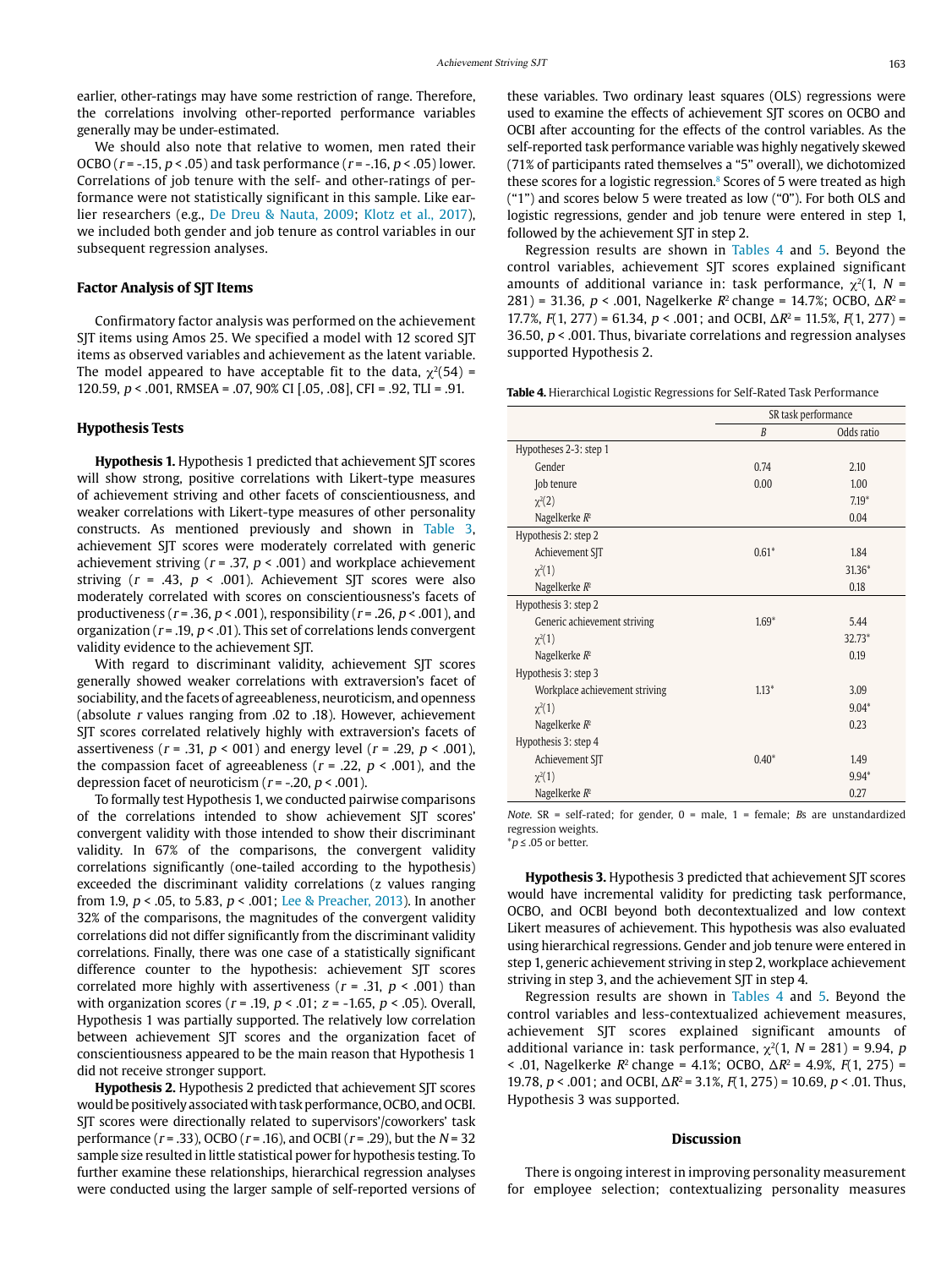and assessing narrower traits when predicting relatively narrow criteria have been two effective approaches [\(Sackett et al., 2017\)](#page-10-0). Our study contributes to research in this area by combining these approaches and taking contextualization a step further by assessing the achievement facet of conscientiousness via an SJT. Unlike typical SJTs derived from critical incidents, the current construct-focused SJT showed good internal consistency reliability (on par with traditional Likert-type personality measures), items loaded reasonably well on a single achievement factor, and the SJT converged with other measures of achievement. Findings indicated practical value in applying the SJT method to measure achievement, as the achievement SJT explained incremental variance in task performance, OCBO, and OCBI beyond less-contextualized measures of achievement.

<span id="page-7-0"></span>**Table 5.** Hierarchical OLS Regressions for Self-Rated Citizenship toward the Organization, and Citizenship toward Other Individuals

|                                |              | SR OCBO | <b>SR OCBI</b> |        |  |  |  |  |
|--------------------------------|--------------|---------|----------------|--------|--|--|--|--|
| <b>Variables</b>               | $\mathbf{r}$ | β       | $\Gamma$       | β      |  |  |  |  |
| Hypotheses 2-3: step 1         |              |         |                |        |  |  |  |  |
| Gender                         | $-15*$       | $-14*$  | .07            | .06    |  |  |  |  |
| Job tenure                     | $-.05$       | $-.03$  | .07            | .06    |  |  |  |  |
| $\triangle R^2$                |              | $.02*$  |                | .01    |  |  |  |  |
| Hypothesis 2: step 2           |              |         |                |        |  |  |  |  |
| Achievement SJT                | $.43*$       | $.42*$  | $.33*$         | $.34*$ |  |  |  |  |
| $\triangle R^2$                |              | $.18*$  |                | $.12*$ |  |  |  |  |
| Hypothesis 3: step 2           |              |         |                |        |  |  |  |  |
| Generic achievement striving   | $.43*$       | $.43*$  | $.32*$         | $.32*$ |  |  |  |  |
| $\triangle R^2$                |              | $.18*$  |                | $.10*$ |  |  |  |  |
| Hypothesis 3: step 3           |              |         |                |        |  |  |  |  |
| Workplace achievement striving | $.49*$       | $.38*$  | $.41*$         | $.37*$ |  |  |  |  |
| $\Delta$ R <sup>2</sup>        |              | $.07*$  |                | $.07*$ |  |  |  |  |
| Hypothesis 3: step 4           |              |         |                |        |  |  |  |  |
| Achievement SJT                | $.43*$       | $.25*$  | $.33*$         | $.20*$ |  |  |  |  |
| $\Delta R^2$                   |              | $.05*$  |                | $.03*$ |  |  |  |  |

Note. β = standardized regression weight; OCBO = citizenship toward the organization; OCBI = citizenship toward other individuals; SR = self-rated.

 $*p < .05$  or better.

#### **Theoretical Implications**

Our study answers researchers' calls for continued investigation into contextualized measures of personality. This study also contributes to the ongoing debate about the value of contextualizing measures beyond just adding context tags (e.g., "at work") and untapped opportunities for cross-fertilization between the personality and industrial-organizational psychology fields (e.g., [Lievens, 2017](#page-9-12)). Findings suggest that when measuring achievement, detailed work scenarios may provide additional criterion-relevant information not captured by measures that are lightly contextualized with "at work" tags. [Christiansen and Speer \(2017\)](#page-9-16) suggested that lower bandwidth personality assessments may show reduced validity because they will capture responses to a narrow set of situational demands. As we sought alignment of our relatively narrow bandwidth achievement SJT to relatively narrow measures of job performance (i.e., performance dimensions as opposed to an overall performance composite), additional contextualization generally did not lead to the achievement SJT showing reduced validity. Ultimately, the criteria we examined are still fairly broad [\(Hogan & Roberts, 1996\)](#page-9-6), so there would be value in investigating the validity of the achievement SJT relative to criteria that are even better matched to its bandwidth.

In addition to contributing to personality research by investigating and highlighting the value SJTs may bring to personality assessment, our findings contribute to SJT-related research by speaking to the feasibility of construct-focused SJT design. This work helps to fill a research gap, as studies examining SJT measures of personality facets have been scarce and no published studies have used an SJT to evaluate achievement striving. As discussed earlier, [Mussel et al.](#page-10-10) [\(2016\) d](#page-10-10)esigned SJT items for several personality facets, but their measure was intended for an academic, rather than a work, context. We extend their findings to an additional construct and context, similarly showing that a personality facet may be assessed reliably ( $\alpha$  = .84 in the current study) via an SJT and that the measure can demonstrate validity relative to criteria from the targeted context (in this case work).

Importantly, our findings indicate that achievement SJT scores, while showing promising convergent validity with other measures of achievement, may also reflect other traits that contribute to achievement striving behavior (e.g., assertiveness, energy level, compassion [in the context of interpersonal situations]). In fact, these traits were likewise correlated with the traditional Likerttype achievement measures in our study. As has been pointed out by other researchers, SJTs may be inherently multidimensional due to their behavioral response options mirroring the complex nature of behavior in real situations, and this often leads to low internal consistency reliability and an uninterpretable factor structure ([Catano et al., 2012;](#page-9-31) [Lievens, Peeters, et al., 2008\)](#page-9-12). In the current study, we were able to achieve favorable levels of reliability and unidimensionality (based on a confirmatory factor analysis) by developing scenarios expected to elicit achievement and creating response options that represented different levels of achievement. We concur with other researchers (e.g., [Lievens & Motowidlo, 2016](#page-9-12)) that this type of test development strategy should be a viable approach for future construct-focused SJT development.

#### **Practical Implications**

By helping to address SJTs' typical lack of construct clarity, the current study can further promote the appeal of this methodology among both researchers and practitioners. For example, constructing test batteries with construct-focused SJTs should be easier than with SJTs that are based on critical incidents and thus are more heterogeneous in terms of the individual differences they capture (e.g., [Gessner & Klimoski, 2006](#page-9-18)). Construct-based SJTs like this one should be applicable to a broad range of jobs, which is in contrast to typical SJTs that would be applicable only to jobs closely aligned to the role for which the SJT was developed (as the key represents judgments of experts about appropriate behavior in that role). The validity values in this study, based on participants who held a variety of jobs, support the broad generalizability of construct-based SJTs.

Importantly, an achievement SJT should not necessarily replace traditional personality inventories in a selection process. Measures of conscientiousness, in particular, are very useful for selecting individuals (e.g., a traditional, single-statement Likert-based measure of conscientiousness in this study correlated at .22-.44 with the self-reported performance criteria). Instead, an achievement SJT might be added to a selection battery to supplement existing measures. In order to be included in test batteries, an achievement SJT should explain incremental variance in job performance dimensions that companies care about. The decision to include a measure like this would need to factor in the extra cost associated with SJT development and the extra testing time associated with an additional measure. One of the strengths of the current SJT is that it consists of only 12 scenarios, but allows gathering 60 data points related to an individual's level of achievement by requiring ratings of all five response options per item. As we initially started with a larger pool of 110 items before winnowing the set down to a 12 item fixed form based on initial piloting work, we recommend that test developers plan to write more SJT items than they plan to use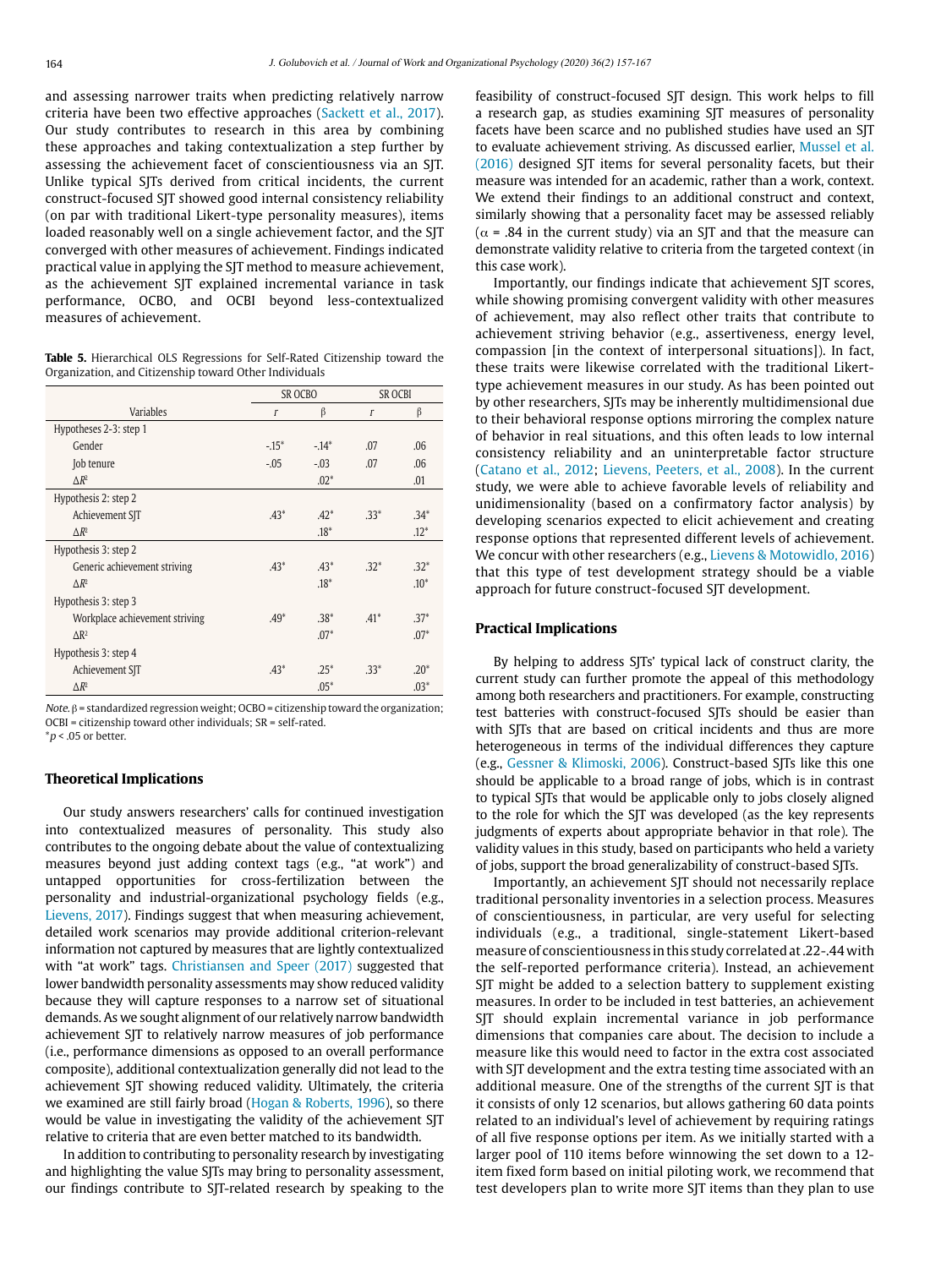and subsequently select ones most likely to yield a construct-valid and reliable fixed form.

#### **Future Research Directions**

A limitation of the current study was the inability to use otherreported performance for hypothesis testing due to the small sample size for these ratings. We still briefly summarized our attempt to collect these ratings and the associated correlational results (correlations between SJT scores and other-rated performance were in the predicted direction), as these data seem instructive for better understanding the self-reported performance results and for highlighting which student workers tended to feel more comfortable getting evaluated. Our reliance on self-reported predictor and criterion variables may have introduced the potential for method bias [\(Conway & Lance, 2010](#page-9-32)). However, the observed convergence of OCBO self- and other-ratings was reassuring. We expect that additional correlations between self- and other-ratings may have been significant given a larger sample size of other-reports and if not for some likely restriction of range in other-ratings; student workers who perceived themselves as lower in OCBO were less likely to share contact information for a supervisor or coworker and raters less confident in their perceptions of the student workers may have selfselected out of the study. Further, research suggests that self-ratings of job performance can sometimes be as valid as other-ratings ([Atwater](#page-9-33)  [et al., 1998](#page-9-33)). Regardless, it would be informative for generalizability purposes to examine the validity of the current SJT relative to either other-ratings of performance or more objective performance metrics (e.g., attendance, awards, promotions).

A second, related limitation had to do with some evidence of range restriction in achievement scores and the self-rated performance outcomes that we relied on for hypothesis testing. The student workers removed from analyses due to inattentive responding also appeared to be lower on the achievement trait. Further, participants tended to rate themselves fairly highly on task performance, requiring dichotomization of these ratings for analyses. We believe it was appropriate to remove inattentive respondents to enhance the internal validity of our study ([Maniaci & Rogge, 2014](#page-10-21)), but this could have impacted the representativeness of our sample ([Bowling](#page-9-34)  [et al., 2016](#page-9-34)). Reduced variability in key measures in this study may have actually somewhat attenuated true associations between these measures. The fact that our hypotheses were still supported may suggest the robustness of the achievement SJT validity-related findings. Nonetheless, further research in the context of a predictive validation study in an organization, where employees at various performance levels are included in the sample, would be a valuable way to examine the generalizability of current findings.

Some may view the use of university student participants as limiting the generalizability of this study's findings. But we would point to the diverse array of jobs, employment sectors, and employment relationships (e.g., full-time, part-time) that the participants represented. Further, we agree with those who suggest focusing more on the generalizability of the effect than the representativeness of the sample ([Highhouse & Gillespie, 2009](#page-9-35)). It would be important to examine the generalizability of the effects in this study to a higher-stakes selection context and to individuals who mostly work full-time.

Although we believe that the additional context provided by the SJT methodology contributed to the achievement SJT's incremental validity beyond decontextualized and low context measures of achievement, we are not able to rule out other explanatory mechanisms for these effects. For example, in contrast to the incremental validity provided by our achievement SJT, Mussel et al.'s [\(2016\)](#page-10-10) SJT measures of personality facets generally did not provide incremental validity beyond corresponding traditional measures of the same traits for explaining variability in college GPA. Our items apparently included more context than theirs and correspondingly, were also longer. Researchers have suggested that SJT scores may reflect cognitive ability and that this may help to explain their incremental validity (e.g., [Judge et al., 2017\)](#page-9-2). Further, there is a current debate among researchers about the value of even including "the situation" in SJT items—implying that context may not matter (e.g., [Krumm et al., 2015;](#page-9-36) [Rockstuhl et al., 2015](#page-10-22)). In light of all these considerations, it is important for future research to clarify when and why construct-focused SJTs may improve personality measurement and prediction of criteria, as researchers' promotion of SJTs for personality assessment (e.g., [Lievens, 2017](#page-9-12)) is at least partially predicated on SJTs' ability to do just that. For example, it would be valuable to investigate whether the current SJT has incremental validity beyond a measure of cognitive ability.

Finally, we echo [Mussel et al.'s \(2016\) s](#page-10-10)uggestion that it will be important for additional research to shed light on whether constructfocused SJTs still retain the desirable properties attributed to more typical, critical incidents-based SJTs, including their ability to provide applicants with a realistic job preview and lower susceptibility to faking relative to self-report measures of personality. A promising recent study by [Kasten et al. \(2018\),](#page-9-3) discussed earlier, investigated the susceptibility to faking of an SJT designed to measure several Big Five traits, which, like our assessment, used response options that differed in their level of trait expression. They found the measure more resistant to faking than a corresponding traditional measure of personality. Similar research with achievement SJTs would be of value, especially if conducted in a high-stakes setting where individuals are motivated to "fake good."

#### **Conclusion**

We believe that construct-focused SJTs assessing personality facets hold great promise. In this study, we have shown that these SJTs can have many desirable properties, including strong internal consistency reliability, a more interpretable factor structure, strong validity, and broad generalizability to a variety of jobs. They can also offer additional predictive validity above and beyond other types of measures. Further research is recommended to better establish the extent to which such SJTs' incremental validity beyond more traditional personality measures is due to extra contextual information.

#### **Conflict of Interest**

The authors of this article declare no conflict of interest.

#### **Notes**

<span id="page-8-0"></span><sup>1</sup>Although there are other methods of assessing reliability (e.g., test-retest), test developers do not always have the resources to use alternative approaches.

<span id="page-8-1"></span><sup>2</sup>Only a portion of those who consented were subsequently rated by a supervisor or coworker.

<span id="page-8-2"></span><sup>3</sup>Previous research suggests that MTurk can be an adequate data source [\(Paolacci & Chandler, 2014](#page-10-23)) and that novices can be used to rate SJT items ([Motowidlo & Beier, 2010\)](#page-10-11). We verified the ratings provided by MTurk workers for the 12 SJT items in the current study against ratings provided by 18 I/O psychology graduate students and found them to be very similar ( $r = .98$ ). SJT scores calculated with the point values obtained from the MTurk raters and SJT scores calculated using the point values obtained from the graduate student raters showed essentially the same correlations with the other variables in the current study.

<span id="page-8-3"></span>4Our initial data collection did not include a fixed SJT form where all participants answered the same set of questions.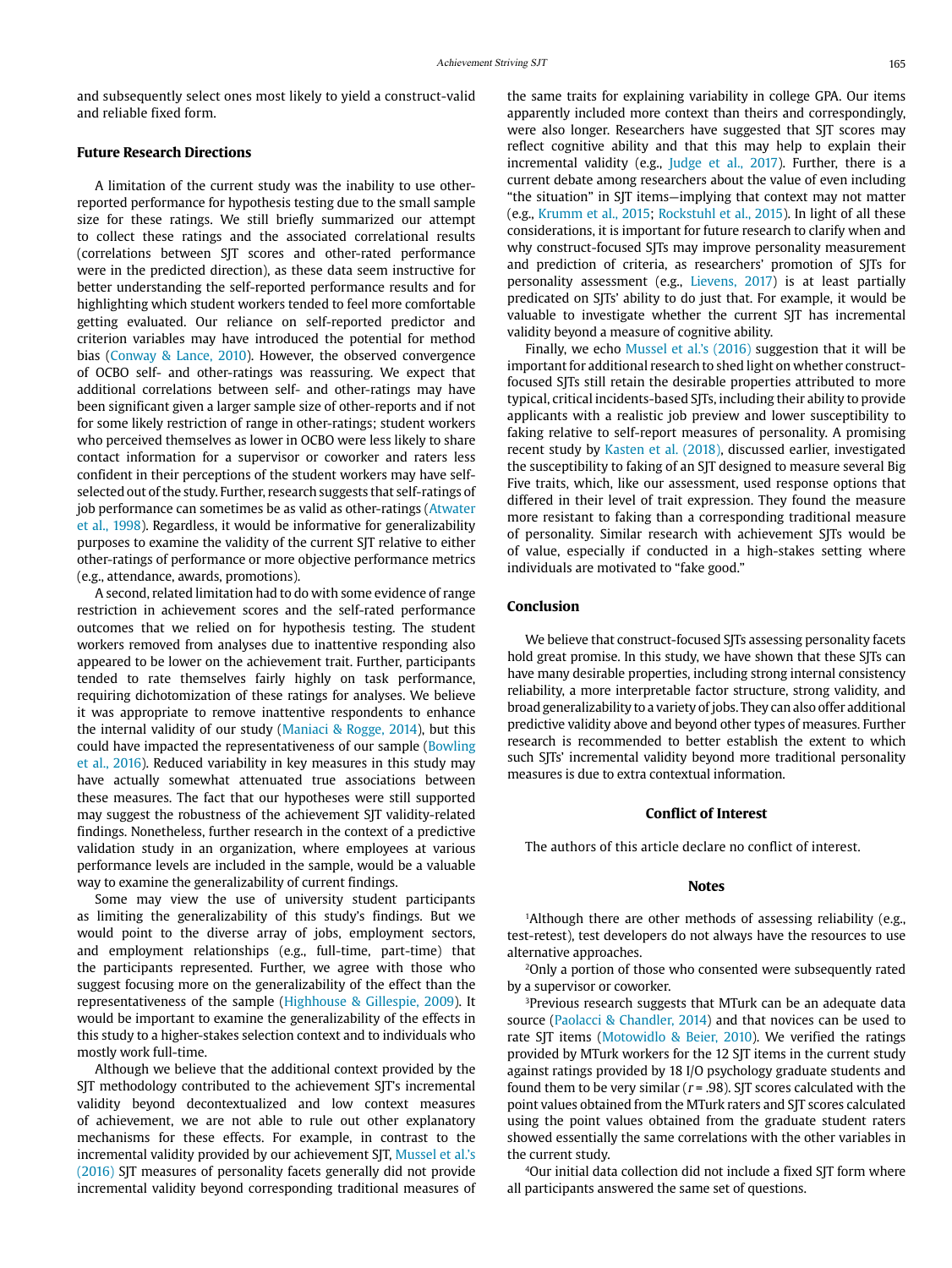<span id="page-9-23"></span>5Reversing ratings for low achievement response options addresses the issue that within SJT item, raw likelihood ratings for low achievement options correlate negatively with likelihood ratings for high achievement options.

<span id="page-9-25"></span><sup>6</sup>We split one of the items from the original scale ("Set high standards for myself and others") into two because it appeared to be double-barreled.

<span id="page-9-26"></span><sup>7</sup>To correct for indirect range restriction, we used Salgado and [Táuriz's \(2014\)](#page-10-1) conscientiousness range restriction value of .88 and Thorndike's case 3 correction formula (see [Sacket & Yang, 2000](#page-10-0)).

<span id="page-9-30"></span>8 Results of analyses were substantively the same when task performance was not dichotomized and was used in OLS regressions instead.

#### **References**

- <span id="page-9-0"></span>Almlund, M., Duckworth, A. L., Heckman, J. J., & Kautz, T. D. (2011). Personality psychology and economics (No. w16822). National Bureau of Economic Research.
- <span id="page-9-19"></span>Arthur Jr., W. (April, 2017). Developing a construct-laden SJT of FFM traits: Ingenuity or folly? In J. Golubovich & C. Anguiano-Carrasco's (Co-chairs), Development and scoring of construct-focused situational judgment tests. Symposium presented at the annual meeting of the Society for Industrial and Organizational Psychology. Orlando, FL.
- <span id="page-9-14"></span>Ashton, M. C., Paunonen, S. V., & Lee, K. (2014). On the validity of narrow and broad personality traits: A response to Salgado, Moscoso, and Berges (2013). Personality and Individual Differences, 56, 24-28. [https://doi.](https://doi.org/10.1016/j.paid.2013.08.019) [org/10.1016/j.paid.2013.08.019](https://doi.org/10.1016/j.paid.2013.08.019)
- <span id="page-9-33"></span>Atwater, L. E., Ostroff, C., Yammarino, F. J., & Fleenor, J. W. (1998). Self-other agreement: Does it really matter? Personnel Psychology, 51, 577-598. https://doi.org/10.1111/j.1744-6570.1998.tb00252.x
- <span id="page-9-1"></span>Barrick, M. R., Mount, M. K., & Judge, T. A. (2001). Personality and performance at the beginning of the new millennium: What do we know and where do we go next?. International Journal of Selection and Assessment, 9(1-2), 9-30. https://doi.org/10.1111/1468-2389.00160
- <span id="page-9-17"></span>Beauregard, R. S. (2000). Construct explication of a situational judgment test: Addressing multidimensionality through item development, content analysis, and scoring procedures (Unpublished doctoral dissertation). Wright State University.
- <span id="page-9-34"></span>Bowling, N. A., Huang, J. L., Bragg, C. B., Khazon, S., Liu, M., & Blackmore, C. E. (2016). Who cares and who is careless? Insufficient effort responding as a reflection of respondent personality. Journal of Personality and Social Psychology, 111, 218-229.<https://doi.org/10.1037/pspp0000085>
- <span id="page-9-15"></span>Campion, M. C., & Ployhart, R. E. (2013). Assessing personality with situational judgment measures: Interactionist psychology operationalized. In N. D. Christiansen & R. P. Tett (Eds.), Handbook of personality at work (pp. 439-456). Routledge.
- <span id="page-9-5"></span>Cao, M., & Drasgow, F. (2019). Does forcing reduce faking? A metaanalytic review of forced-choice personality measures in high-stakes situations. Journal of Applied Psychology, 104, 1347-1368. [https://doi.](https://doi.org/10.1037/apl0000414) [org/10.1037/apl0000414](https://doi.org/10.1037/apl0000414)
- <span id="page-9-31"></span>Catano, V. M., Brochu, A., & Lamerson, C. D. (2012). Assessing the reliability of situational judgment tests used in high-stakes situations. International Journal of Selection and Assessment, 20, 333-346. https://doi.org/10.1111/j.1468-2389.2012.00604.x
- <span id="page-9-16"></span>Chiaburu, D. S., & Carpenter, N. C. (2013). Employees' motivation for personal initiative: The joint influence of status and communion striving. Journal of Personnel Psychology, 12, 97-103. [https://doi.](https://doi.org/10.1027/1866-5888/a000089) [org/10.1027/1866-5888/a000089](https://doi.org/10.1027/1866-5888/a000089)
- Christian, M. S., Edwards, B. D., & Bradley, J. C. (2010). Situational judgment tests: Constructs assessed and a meta-analysis of their criterionrelated validities. Personnel Psychology, 63, 83-117. [https://doi.](https://doi.org/10.1111/j.1744-6570.2009.01163.x) org/10.1111/j.1744-6570.2009.01163.
- Christiansen, N. D., & Speer, A. B. (2017). Putting situations into personality assessments: Problems and potential. European Journal of Personality, 31, 443-445.
- <span id="page-9-32"></span>Conway, J. M., & Lance, C. E. (2010). What reviewers should expect from authors regarding common method bias in organizational research. Journal of Business and Psychology, 25, 325-334. [https://doi.](https://doi.org/10.1007/s10869-010-9181-6) [org/10.1007/s10869-010-9181-6](https://doi.org/10.1007/s10869-010-9181-6)
- <span id="page-9-20"></span>Corstjens, J., & Lievens, F. (April, 2015). Personality score variability across situations on SJTs: Inconsistency or flexibility? In M. Reeder and J. Golubovich's (Co-chairs), Situational judgment test design and measurement informed by psychological theory. Symposium presented at the annual meeting of the Society for Industrial and Organizational Psychology. Philadelphia, PA.
- <span id="page-9-27"></span>De Dreu, C. K. W., & Nauta, A. (2009). Self-interest and other-orientation in organizational behavior: Implications for job performance, prosocial behavior, and personal initiative. Journal of Applied Psychology, 94, 913-926. https://doi.org/10.1037/a0014494
- <span id="page-9-9"></span>Drasgow, F., Stark, S., Chernyshenko, O. S., Nye, C. D., Hulin, C. L., & White, L. A. (2012). Development of the Tailored Adaptive Personality Assessment System (TAPAS) to support Army selection and classification decisions (United States Army Research Institute for the Behavioral and Social Sciences Technical Report No. 1311). U.S. Army Research Institute for the Behavioral and Social Sciences.
- <span id="page-9-10"></span>Dudley, N. M., Orvis, K. A., Lebiecki, J. E., & Cortina, J. M. (2006). A metaanalytic investigation of conscientiousness in the prediction of job performance: Examining the intercorrelations and the incremental validity of narrow traits. Journal of Applied Psychology, 91, 40-57. https://doi.org/10.1037/0021-9010.91.1.40
- <span id="page-9-4"></span>Fisher, P. A., Robie, C., Christiansen, N. D., Speer, A. B., & Schneider, L. (2019). Criterion-related validity of forced-choice personality measures: A cautionary note regarding Thurstonian IRT versus Classical Test Theory scoring. Personnel Assessment and Decisions, 1, 49-61. [https://doi.](https://doi.org/10.25035/pad.2019.01.003) [org/10.25035/pad.2019.01.003](https://doi.org/10.25035/pad.2019.01.003)
- <span id="page-9-11"></span>Funder, D. C. (2006). Towards a resolution of the personality triad: Persons, situations, and behaviors. Journal of Research in Personality, 40, 21-34. https://doi.org/10.1016/j.jrp.2005.08.003
- <span id="page-9-18"></span>Gessner, T. L., & Klimoski, R. J. (2006). Making sense of situations. In J. A. Weekley & R. E. Ployhart (Eds.), Situational Judgment Tests: Theory, measurement,
- <span id="page-9-24"></span>and application (pp. 13-38). Lawrence Erlbaum Associates, Inc. Goldberg, L. R., Johnson, J. A., Eber, H. W., Hogan, R., Ashton, M. C., Cloninger, C. R., & Gough, H. G. (2006). The international personality item pool and the future of public-domain personality measures. Journal of Research in Personality, 40, 84-96. https://doi.org/10.1016/j.jrp.2005.08.007
- <span id="page-9-7"></span>Griffin, B., & Hesketh, B. (2004). Why openness to experience is not a good predictor of job performance. *International Journal of Selection and* Assessment, 12, 243-251. https://doi.org/10.1111/j.0965-075X.2004.278\_1.x
- <span id="page-9-21"></span>Guenole, N., Chernyshenko, O. S., & Weekley, J. (2017). On designing construct driven situational judgment tests: Some preliminary recommendations. International Journal of Testing, 17, 234-252. https://doi.org/10.1080/15305058.2017.1297817
- <span id="page-9-13"></span>Hastings, S. E., & O'Neill, T. A. (2009). Predicting workplace deviance using broad versus narrow personality variables. Personality and Individual Differences, 47, 289-293. https://doi.org/10.1016/j.paid.2009.03.015
- <span id="page-9-35"></span>Highhouse, S., & Gillespie, J. Z. (2009). Do samples really matter that much? In C. E. Lance & R. J. Vandenberg (Eds.), Statistical and methodological myths and urban legends: Doctrine, verity, and fable in the organizational and social sciences (pp. 247-266). Routledge.
- <span id="page-9-6"></span>Hogan, J., & Roberts, B. W. (1996). Issues and non-issues in the fidelitybandwidth trade-off. Journal of Organizational Behavior, 17, 627- 637. [https://doi.org/10.1002/\(SICI\)1099-1379\(199611\)17:6<627::AID-](https://doi.org/10.1002/(SICI)1099-1379(199611)17:6<627::AID-JOB2828>3.0.CO;2-F)[JOB2828>3.0.CO;2-F](https://doi.org/10.1002/(SICI)1099-1379(199611)17:6<627::AID-JOB2828>3.0.CO;2-F)
- <span id="page-9-8"></span>Hough, L. M. (1992). The Big Five personality variables—Construct confusion: Description versus prediction. Human Performance, 5, 139- 155. https://doi.org/10.1080/08959285.1992.9667929
- Hurtz, G. M., & Donovan, J. J. (2000). Personality and job performance: The Big Five revisited. Journal of Applied Psychology, 85, 869-879. https:// doi.org/10.1037/0021-9010.85.6.869
- <span id="page-9-22"></span>James, L. R. (1998). Measurement of personality via conditional reasoning. Organizational Research Methods, 1, 131-163. [https://doi.](https://doi.org/10.1177/109442819812001) [org/10.1177/109442819812001](https://doi.org/10.1177/109442819812001)
- <span id="page-9-2"></span>Judge, T. A., Hofmans, J., & Wille, B. (2017). Situational judgment tests and personality measurement: Some answers and more questions. European Journal of Personality, 31, 463-464. [https://doi.org/10.1080](https://doi.org/10.1080/00062278.1970.10596758) [/00062278.1970.10596758](https://doi.org/10.1080/00062278.1970.10596758)
- Judge, T. A., Rodell, J. B., Klinger, R. L., Simon, L. S., & Crawford, E. R. (2013). Hierarchical representations of the Five-Factor model of personality in predicting job performance: Integrating three organizing frameworks with two theoretical perspectives. Journal of Applied Psychology, 98,<br>875-925. https://doi.org/10.1037/a0033901
- <span id="page-9-3"></span>Kasten, N., Freund, P. A., & Staufenbiel, T. (2018). "Sweet little lies": An in-depth analysis of faking behavior on situational judgment tests compared to personality questionnaires. European Journal of Psychological Assessment. Advance online publication. [https://doi.](https://doi.org/10.1027/1015-5759/a000479) [org/10.1027/1015-5759/a000479](https://doi.org/10.1027/1015-5759/a000479)
- Kasten, N., & Staufenbiel, T. (2015, May). A construct-oriented development approach to situational judgment tests. Paper presented at the meeting of the European Association of Work and Organizational Psychology. Oslo, Norway.
- <span id="page-9-28"></span>Klotz, A. C., Bolino, M. C., Song, H., & Stornelli, J. (2017). Examining the nature, causes, and consequences of profiles of organizational citizenship behavior. Journal of Organizational Behavior, 39, 629-647. https://doi.org/10.1002/job.2259
- <span id="page-9-36"></span>Krumm, S., Lievens, F., Hüffmeier, J., Lipnevich, A. A., Bendels, H., & Hertel,<br>G. (2015). How "situational" is judgment in situational judgment tests?<br>Journal of Applied Psychology, 100, 399-416. [https://doi.org/10.1037/](https://doi.org/10.1037/a0037674) a003767
- LeBreton, J. M., & Senter, J. L. (2008). Answers to 20 questions about interrater reliability and interrater agreement. Organizational Research Methods, 11, 815-852. https://doi.org/10.1177/1094428106296642
- <span id="page-9-29"></span>Lee, I. A., & Preacher, K. J. (2013). Calculation for the test of the difference between two dependent correlations with one variable in common [Computer software]. http://quantpsy.org/corrtest/corrtest2.htm
- <span id="page-9-12"></span>Lievens, F. (2017). Integrating situational judgment tests and assessment centre exercises into personality research: Challenges and further